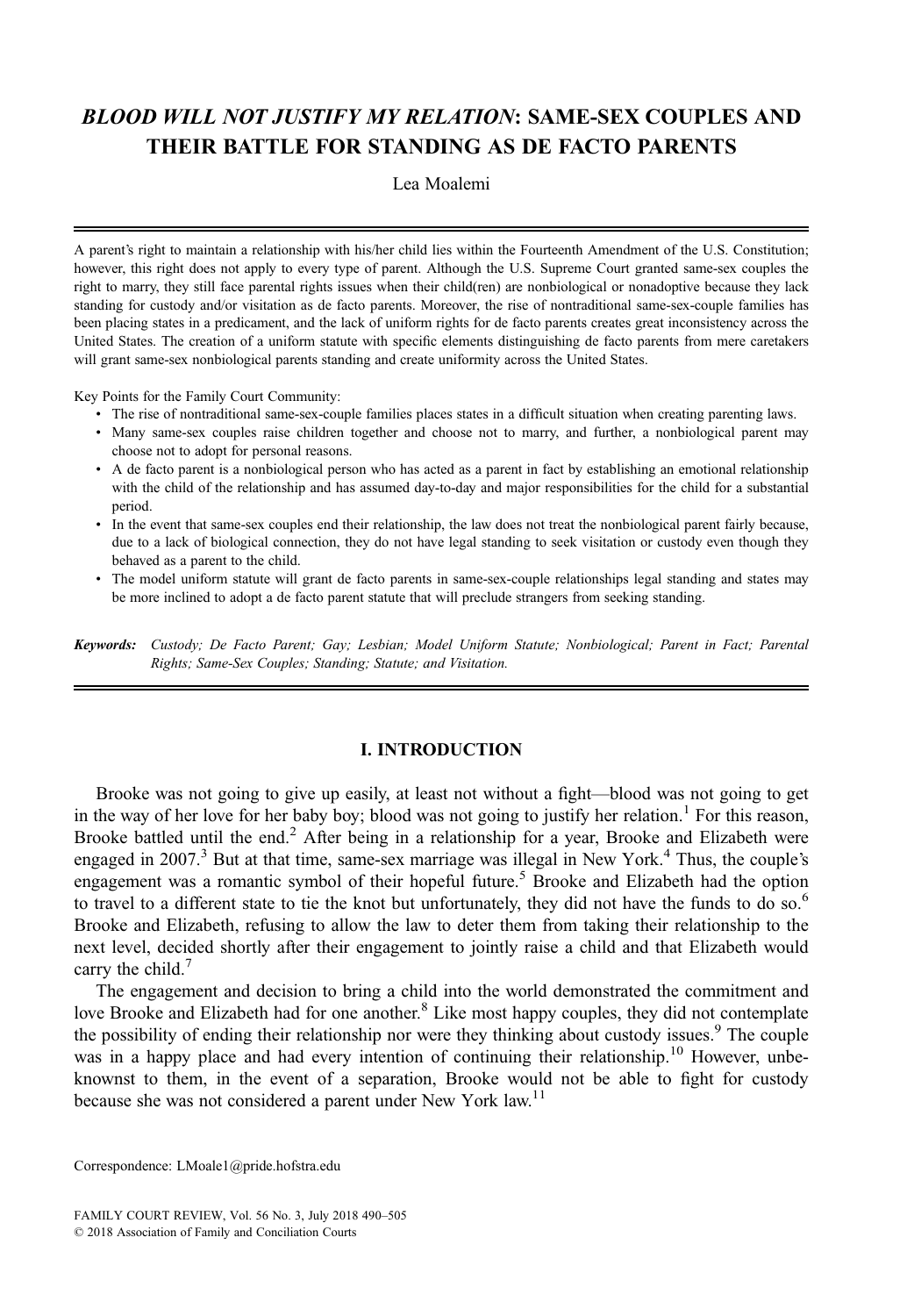Thereafter, the couple was ecstatic when Elizabeth was artificially inseminated in 2008 and became pregnant.<sup>12</sup> Brooke supported Elizabeth and their child every step of the way.<sup>13</sup> In 2009 when Elizabeth gave birth, Brooke was with her at the hospital and cut the umbilical cord, which is one of the most intimate experiences of life one can experience.<sup>14</sup> When their son was born, the couple decided to give the baby Brooke's last name, which validated their relationship further.<sup>15</sup> Thereafter, Brooke and Elizabeth lived and raised their child together.<sup>16</sup> While Elizabeth returned to work to earn a living, Brooke remained at home for a year to take care of the child.<sup>17</sup> The child referred to Brooke as "Mama B."<sup>18</sup>

Unfortunately, in 2010, the couple ended their relationship.<sup>19</sup> At first, Brooke visited their son regularly.<sup>20</sup> However, by the end of 2012, their relationship deteriorated.<sup>21</sup> By 2013, Elizabeth eliminated all contact with Brooke and did not allow her to see their son.<sup>22</sup> Brooke was heartbroken; not only was her engagement called off, but she was also on the verge of losing her son.<sup>23</sup> Yet she was not going to let that happen.<sup>24</sup> Brooke cared for and raised their child since the day he was born.<sup>25</sup> She then petitioned for custody and visitation.<sup>26</sup>

Brooke was shocked and forlorn when the family court shut the door in her face, ruling that she "lacked standing to seek visitation or custody" because she was not the child's mother by blood or adoption, even though she argued that she was the child's de facto parent.<sup>27</sup> Brooke did not end her battle there; she believed that justice would be served under the law because the love she had for her child was unbreakable.<sup>28</sup> Brooke was inconsolable and gave her case a last chance when the attorney for the child appealed the case to the Court of Appeals of New York.<sup>29</sup> Brooke was overjoyed and proud when the court granted her standing to seek visitation and custody as a de facto parent.<sup>30</sup> Brooke was given the chance to reunite with her child, raise him, and be there for him throughout his life. $31$  Brooke's battle was a tough but successful one.<sup>32</sup> Although Brooke succeeded, uncertainties still remained as the New York Court of Appeals failed to provide specific elements explaining what characteristics grant a de facto parent standing.<sup>33</sup> Accordingly, New York and the rest of the United States is in dire need of guidelines to determine what "factors a petitioner must establish to achieve standing as a de facto parent."<sup>34</sup> The creation of a model uniform statute containing such guidelines will provide a set standard as to the characteristics needed to grant de facto parents standing to seek custody and/or visitation.

Part II of this Note presents background information regarding present-day treatment of de facto parents and how the rise of nontraditional families has warranted change in the law. It further presents statistics that represent current law, in regard to recognition of de facto parents, among the fifty states. Part III lays a foundation of significant de facto parent case law across the United States from 1991 through 2016, illustrating the lack of uniformity. Part IV explains an alternative route that some same-sex couples take by marrying and adopting to overcome the lack of legislation protecting their rights. Additionally, it distinguishes same-sex couples who marry and adopt children from same-sex couples who raise children together, choose not to marry, and where the nonbiological parent chooses not to adopt for personal reasons. The situations these couples face are the basis for this Note. Part V presents the need for legislative action and proposes the creation of a model uniform statute that would grant standing to de facto parents in same-sex relationships. It further explains what factors are to be considered in determining what constitutes de facto parenting behavior.

To examine the effectiveness of the statute, Part VI presents the benefits of the model uniform statute, which include the benefits of proposing the requirement of a strict burden of proof and the emotional and educational benefits that the child will incur, along with common misconceptions about the influence lesbian, gay, bisexual, and transgender (LGBT) parents have on raising children. Part VII addresses the counterarguments in connection with the creation of the model statute and offers solutions to the counterarguments. Part VIII presents a conclusion that weighs the benefits of the proposed model uniform statute and how the benefits outweigh the drawbacks.

#### II. DE FACTO PARENTING TODAY

Not all parents have been as fortunate as Brooke.<sup>35</sup> While Brooke ultimately won her battle,<sup>36</sup> most parents do not experience the same happy ending.<sup>37</sup> Achieving de facto parenting<sup>38</sup> rights in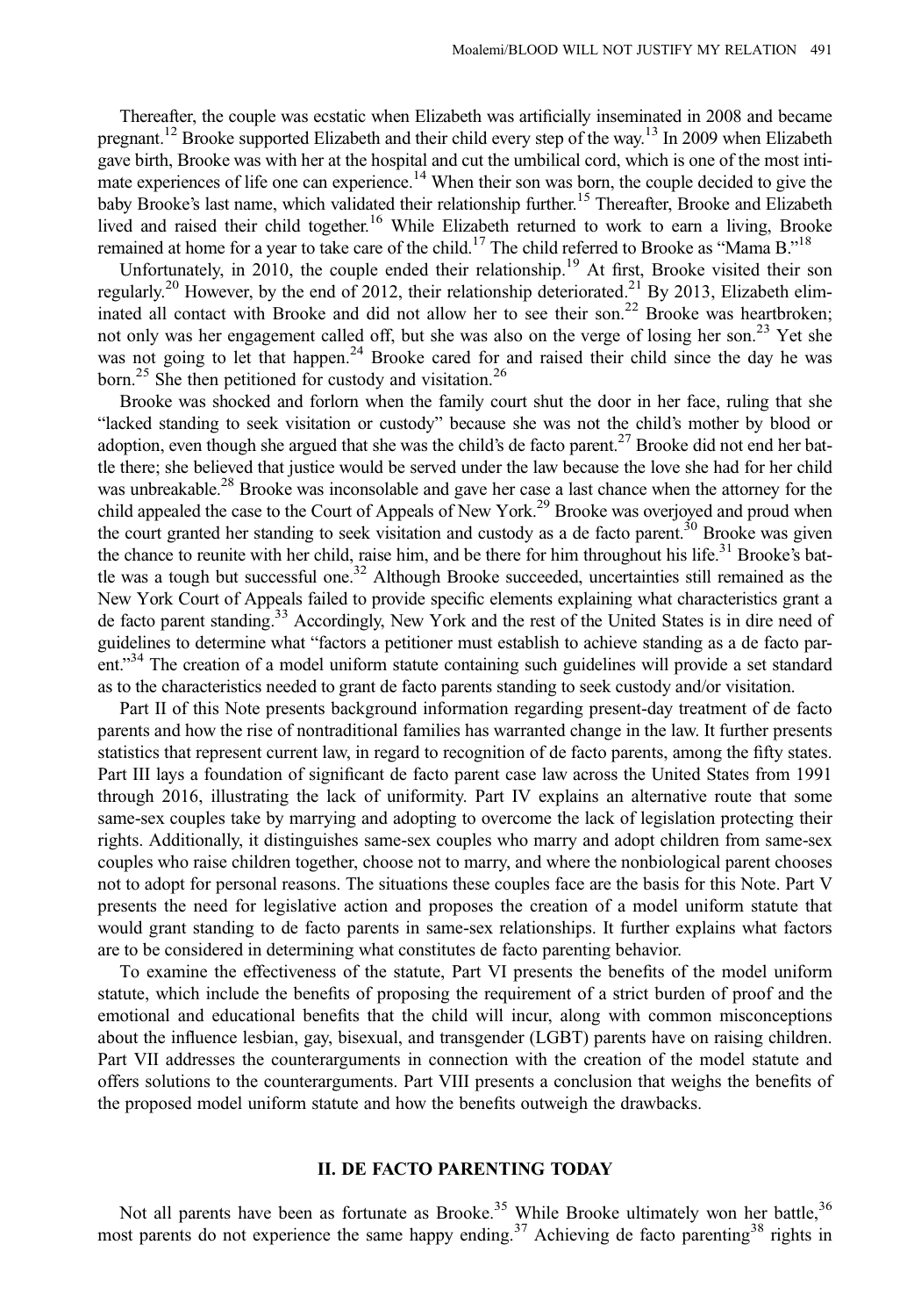the same-sex couple community has been an ongoing issue that same-sex couples who dissolve their relationship struggle with every day because the law treats them unfairly. The U.S. Supreme Court decision granting same-sex couples the right to marry under the Due Process and Equal Protection Clauses of the Fourteenth Amendment is novel.<sup>39</sup> Same-sex couples have raised children together long before the right to marry was granted.<sup>40</sup> In 2010, over eighty-one percent of unmarried same-sex couples had children living with them in their household.<sup>41</sup> These couples had not married because the law prevented them from doing so, and even after same-sex marriage became legal, some couples have still chosen to remain unmarried.<sup>42</sup> Nevertheless, many of these relationships have risen to the next level by raising a child together without going through an adoption process.<sup>43</sup> These children are a part of the same-sex couple's relationship and the partners raise them together, even though one partner's parental status is underrecognized by the law.<sup>44</sup> In the event of relationship dissolution, the partner who is the nonbiological parent who has not adopted the child lacks standing to seek visitation or custody even though s/he has behaved as the de facto parent.<sup>45</sup>

Currently there is a significant lack of uniformity regarding de facto parenting laws across the United States.<sup>46</sup> Some states deny de facto parents standing, other states recognize de facto parents but have set out vague standards in case law, and few states have enacted de facto parentage statutes.<sup>47</sup> Today, six states recognize de facto parents, granting them visitation rights.<sup>48</sup> Twenty-four states plus the District of Columbia allow "limited recognition of de facto parents as a basis for visitation and/or custody."<sup>49</sup> Fourteen states pose as uncertain on granting de facto parents recognition.<sup>50</sup> Furthermore, some states, including New York, "may require parents to provide specific evidence" of their relationship with the child, establishing grounds for de facto parentage.<sup>51</sup> Finally, six states do not recognize de facto parents at all.<sup>52</sup> The statistics vary among the states about nontraditional families, placing the states in a difficult situation when deciding whether to recognize de facto parents and granting them standing.<sup>53</sup>

Given the inconsistencies in this area across states, a model uniform statute with rigid standards for determining de facto parent status and granting standing to de facto parents is greatly needed. Pursuant to the Due Process Clause of the U.S. Constitution, parents have a liberty interest to parent.<sup>54</sup> Moreover, "children deserve to have their functional, bonded relationships protected by the courts." 55

#### III. STATE VIEWS ON DE FACTO PARENTHOOD STATUTES

Beginning in 1991 and continuing through 2017, states have been inconsistent in granting de facto parents standing.<sup>56</sup>

# A. NEW YORK

Same-sex parents have been battling with de facto parenting issues for a while.<sup>57</sup> In 1977, lesbian couple Alison and Virginia agreed to have a child together after being in a relationship for three years.<sup>58</sup> In 1981, Virginia gave birth to their son, A.D.M.<sup>59</sup> He was given Virginia's last name, and Alison's last name became his middle name.<sup>60</sup> Thereafter, the couple raised him together.<sup>61</sup>A. D.M. referred to both parents as "mommy."<sup>62</sup> In 1983, the couple separated and Alison moved out of the home.<sup>63</sup> However, Alison continued her relationship with her son until 1986 when Virginia restricted visitation.<sup>64</sup> A year later, Virginia moved to Ireland; this made Alison's relationship with her son difficult to uphold.<sup>65</sup> Eventually, Virginia terminated all contact between Alison and A.D.M.<sup>66</sup> Alison then sought to obtain visitation.<sup>67</sup> However, her rights were denied by the supreme court and affirmed by the appellate division in New York.<sup>68</sup> When the case was brought to the highest court in New York, the Court of Appeals, Alison alleged she was a de facto parent but was again unsuccessful in her battle because she lacked standing to seek visitation.<sup>69</sup> This ruling was upheld in other state court decisions as well.<sup>70</sup>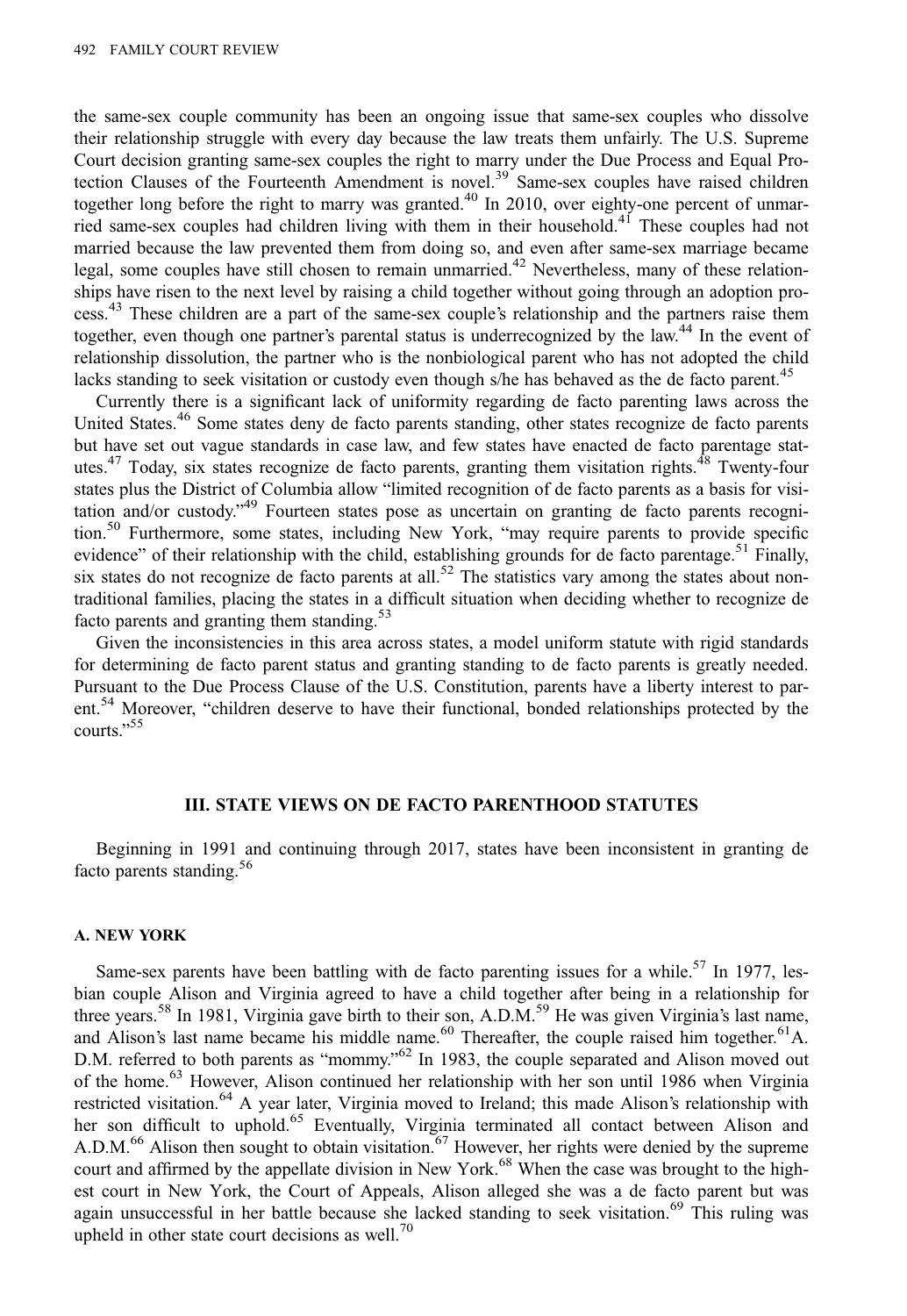In 2016, New York reversed its 1991 decision.<sup>71</sup> In *Matter of Brooke S.B.*, the N.Y. Court of Appeals held that where "a partner showed by clear and convincing evidence that the parties agreed to conceive a child and to raise the child together, the non-biological, non-adoptive partner had standing to seek visitation and custody under Domestic Relations Law § 70."<sup>72</sup> Moreover, Brooke was found to be a parent within the meaning of Domestic Relations Law § 70 based on judicial estoppel.<sup>73</sup> Brooke argued that the court should adopt a test for standing and referred to tests that were accepted in other jurisdictions.<sup>74</sup> Furthermore, although the court granted Brooke standing, New York failed to set a clear test for standing.<sup>75</sup>

# B. WISCONSIN

Knott and Holtzman, a lesbian couple, shared the same story as Brooke and Elizabeth; however, a different outcome from New York's 1991 decision was reached.<sup>76</sup> Knott and Holtzman were in a committed and long-term relationship where they both decided to start a family together.<sup>77</sup> Knott was artificially inseminated and both parties planned for the child's birth.<sup>78</sup> Subsequently, Holtzman was present when Knott gave birth to the child in 1988.<sup>79</sup> The parties raised the child together for five years, jointly partaking in the child's major life decisions,<sup>80</sup> but unfortunately, the couple separated in 1993.<sup>81</sup> Upon separation, Knott attempted to limit all contact with Holtzman until all contact was eventually terminated.<sup>82</sup>

Holtzman then sought to obtain visitation and custody of her child.<sup>83</sup> However, Knott's motion for summary judgment was granted at the trial court level.<sup>84</sup> Converse to the decision in Alison and Virginia's case in New York, on appeal the Wisconsin Supreme Court reversed on grounds that the court was permitted to exercise its right of "equitable power to protect the best interest of a child by ordering visitation."<sup>85</sup> Nevertheless, the partner seeking visitation first had to establish an existence of a "parent-like relationship with the child."<sup>86</sup> Next, the partner had to establish a "significant triggering event" that the other partner "interfered substantially" with their relationship, and then had to promptly petition the court.<sup>87</sup> In order to prove a parent-like relationship, the court established a psychological parent doctrine, a four-part test, that Holtzman was required to satisfy in order to have standing for visitation.<sup>88</sup> This test was limited to visitation only, not custody.<sup>89</sup>

## C. MASSACHUSETTS

Comparable to Holtzman, the Massachusetts Supreme Court granted de facto parents standing without establishing a factor test.<sup>90</sup> Instead, the court considered the best interests standard.<sup>91</sup> In E. N.O. v. L.M.M., a lesbian couple was in a committed relationship for thirteen years and always intended to have a child together.<sup>92</sup> In 1994, L.M.M. became pregnant through artificial insemination and E.N.O., the "de facto parent," cared for her throughout the pregnancy and when she gave birth in 1995.<sup>93</sup> To demonstrate their intent to co-parent the couple signed a co-parenting contract where they expressed their intent to raise baby O.M. together.<sup>94</sup> E.N.O. took care of most of the financial responsibilities for their family and cared for baby O.M. until the couple separated in 1998, whereupon L.M.M. denied E.N.O. access to their child.<sup>95</sup>

E.N.O. then sought to enforce the agreement and sought permission to adopt baby O.M., giving her custody and visitation rights.<sup>96</sup> The court granted temporary visitation, which was then vacated.<sup>97</sup> When E.N.O.'s petition to reestablish visitation was granted, L.M.M. appealed again.<sup>98</sup> The court affirmed because, "based upon the facts of the case, visitation with plaintiff (E.N.O.) was within the best interests of the child."<sup>59</sup> The court acknowledged that the standard<sup>100</sup> it used to grant the de facto parent standing was "somewhat amorphous."<sup>101</sup> The court attempted to deal with the indefiniteness by interpreting the facts of the case to determine baby O.M.'s best interests.<sup>102</sup> Even though the court clarified the standard in this situation, the court's acknowledgement of the amorphous nature of the best interests standard indicates a lack of uniformity, which illustrates the need for some type of explanation for others to follow.<sup>103</sup>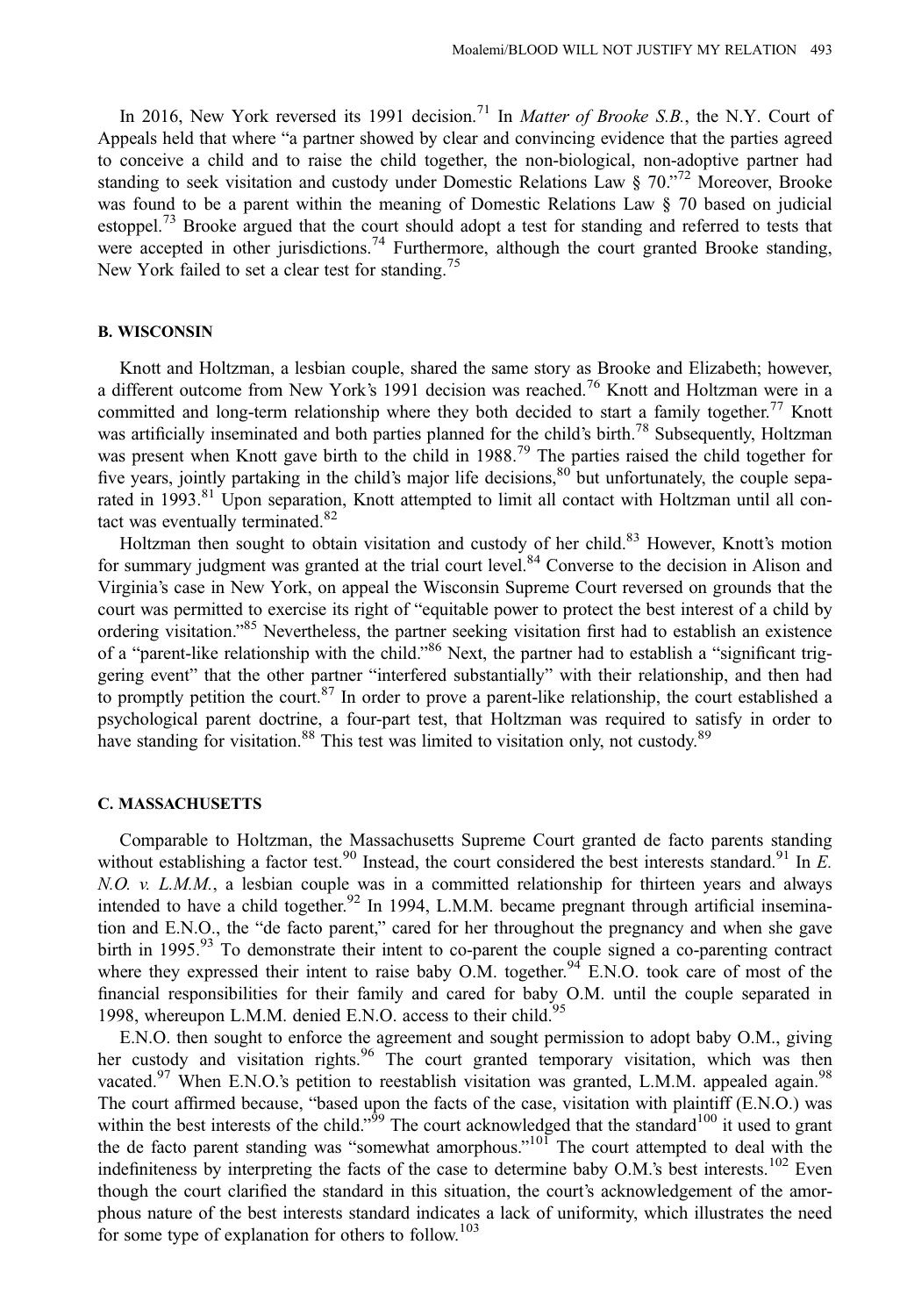#### D. UTAH

Conversely, in 2007, the Supreme Court of Utah declined to grant Keri Jones de facto parent standing.104 Cheryl Barlow and Keri Jones were in a romantic relationship where they entered into a civil union and moved in together.<sup>105</sup> They then decided to have a child together and agreed that Barlow would be artificially inseminated.<sup>106</sup> Barlow gave birth in 2001, with Jones participating in all major birth events followed by caring for the child for the first two years of her life.<sup>107</sup> Unfortunately, the parties ended their relationship in 2003 and Barlow ended all contact with Jones and did not allow her to see their daughter.<sup>108</sup> Thereafter, Jones sued in district court to seek custody and visitation.<sup>109</sup> Jones was successful when the district court gave her standing, but Barlow appealed the decision.<sup>110</sup> Unfortunately, the Utah Supreme Court reversed the decision, declining to recognize de facto parent standing.<sup>111</sup>

# E. DISTRICT OF COLUMBIA

In 2007, the District of Columbia passed a statute granting de facto parents standing.<sup>112</sup> This was the same year that Utah declined to recognize de facto parents, indicating again the inconsistency between states on this issue and the need for a unified solution.<sup>113</sup> The District of Columbia statute grants a de facto parent standing to seek "legal" and "physical custody" upon the breakup of a relationship.114 To qualify as a de facto parent, the statute is unique in that it considers two types of situations where an individual must satisfy one of two standards.<sup>115</sup> The first set of criteria establishes standards in situations where the individual was present at the birth of the child.<sup>116</sup> The second set of standards establishes standards to be met where the individual was present for a specific period but not necessarily from the time of the child's birth.<sup>117</sup> Both standards require the individual to prove that they have taken on a substantial amount of responsibilities.<sup>118</sup> Subsequently, other states have passed statutes similar to that in the District of Columbia.<sup>119</sup>

#### IV. ALTERNATIVE ROUTES

Many same-sex couples take alternative routes by marrying their partners and adopting the child of the relationship to avoid taking legal risks.<sup>120</sup> Currently in the United States, there are about 400,000 married same-sex couples.<sup>121</sup> The reasons why same-sex couples marry vary, but some do so to start a family.122 Yet currently sixty-eight percent of identifying LGBT persons live in states that are silent on gay adoption rights, which can make the process of adoption more difficult.<sup>123</sup> The adoption process that same-sex couples experience is undeniably different than the process for heterosexual couples.<sup>124</sup> Moreover, the process has proven to be long, difficult, tiring and expensive.<sup>125</sup> Additionally, a third of adoption agencies in the United States reject gay or lesbian applicants.<sup>126</sup> The reason for rejection varies from religious beliefs and state laws prohibiting gay fostering to policies that require couples to be married to adopt.<sup>127</sup> Furthermore, the managers of these adoption agencies have a negative outlook on gay and lesbian adoption where they subject them to a stricter evaluation process.<sup>128</sup> Even if these same-sex couples truly want to adopt a child, adoption may not always be the most realistic process for them. This further proves the need for a model uniform statute that protects LGBT parents who realistically cannot adopt.<sup>129</sup> This Note focuses on the same-sex couples who start a family but choose to remain unmarried and not to go through the difficult process of adoption.

#### V. THE NEED FOR LEGISLATIVE ACTION: MODEL UNIFORM STATUTE

Even as nontraditional family arrangements have become increasingly common, the U.S. Supreme Court has thus far ignored the idea of de facto parenting.<sup>130</sup> Consequently, there remains great disparity between states in granting de facto parents standing.<sup>131</sup> Children of LGBT relationships are often raised by both parents, one being nonbiological, and in the event of the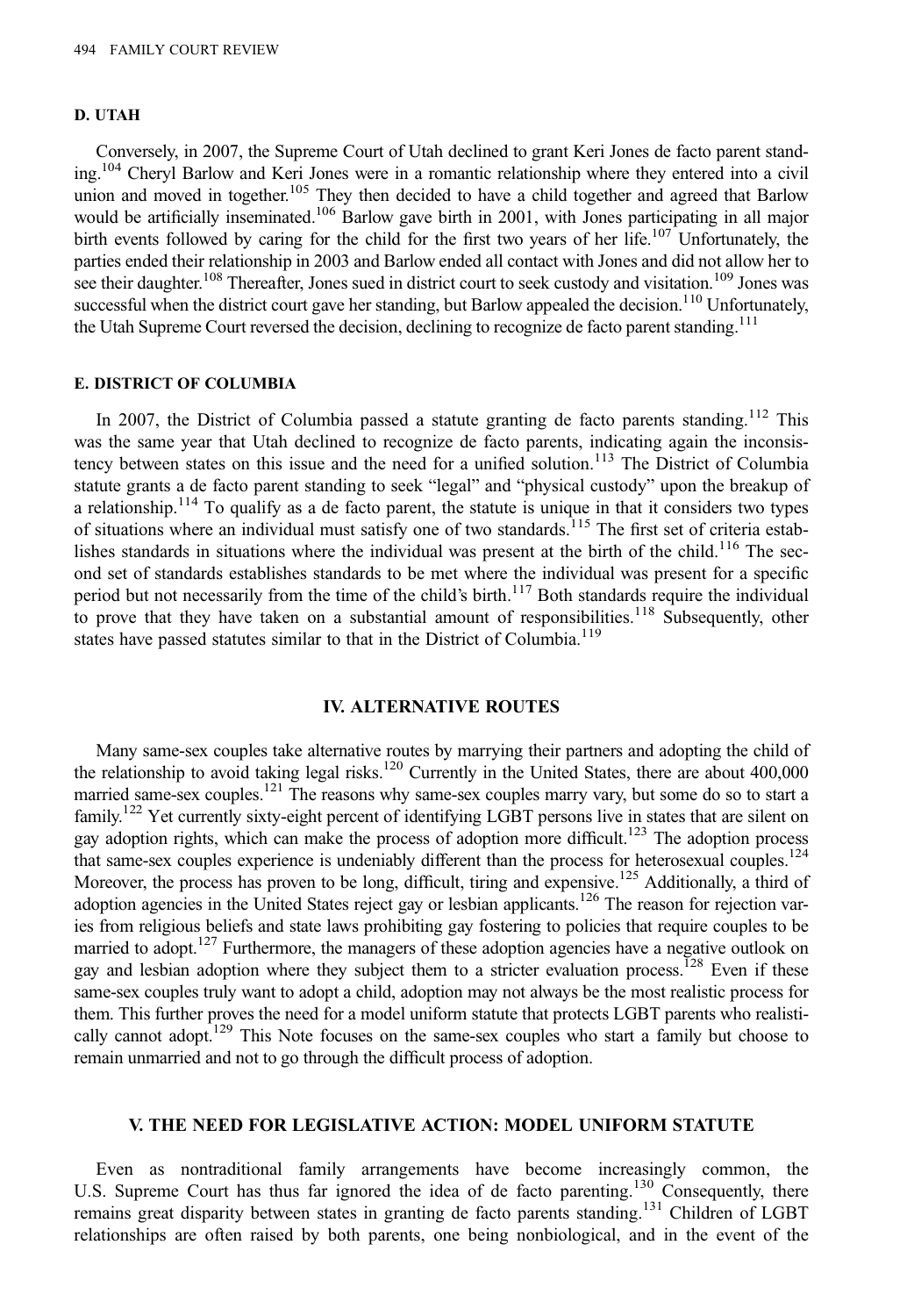couple's separation, this de facto parent may be treated unfairly under the law in his/her state.<sup>132</sup> To alleviate these inconsistencies, a model uniform statute should be enacted recognizing de facto parents and granting them standing to seek visitation and custody of the child of the relationship. The uniform statute should require the de facto parent to satisfy a set of elements setting forth a strict burden of proof. $133$ 

#### A. DE FACTO PARENT MODEL UNIFORM STATUTE

The model uniform statute should consider the following for a de facto parent to have standing to seek visitation and custody for the child of the relationship.<sup>134</sup> The de facto parent must:

- (1) (a) Provide clear and convincing evidence that there was an express agreement of both partners to raise the child together before<sup>135</sup> or after the birth of the child<sup>136</sup>; and
	- (b) Establish that s/he obtained the knowing consent and support of the child's biological parent to foster a parent-like relationship with the child<sup>137</sup>;
- (2) Provide clear and convincing evidence proving that s/he has devoted a substantial amount of time to the child's life and has lived with the child for a substantial amount of time<sup>138</sup>;
- (3) Provide clear and convincing evidence that s/he established an emotional bond/connection with the child<sup>139</sup>;
- (4) Provide clear and convincing evidence of the ways in which s/he has contributed to the child's life, such as time spent with the child, major day-to-day responsibilities taken on for the child, and financial contributions for the child; and  $140$
- (5) Provide clear and convincing evidence of a positive nature of the overall relationship with the child. $141$

# VI. BENEFITS OF THE DE FACTO MODEL UNIFORM STATUTE

With the disparity in de facto parenting laws across the country, a model uniform statute will benefit individuals in several ways. First, it will clearly lay out the qualifications for the petitioner to achieve de facto parent status.<sup>142</sup> Next, the statute's strict burden of proof will preclude strangers, babysitters, and the like from seeking standing.<sup>143</sup> Most importantly, those same-sex partners who truly deserve the right for standing to seek custody and visitation, despite the lack of a blood relationship or legal relationship through adoption, will be afforded the constitutional right to do so regardless of where they reside.<sup>144</sup> Lastly, the statute will reunite the children with their de facto parent, benefiting the children's overall wellbeing.<sup>145</sup>

#### A. TO DE FACTO OR NOT TO DE FACTO

The de facto parent statute will preclude petitioners who are essentially strangers from seeking standing and will determine who is considered as a de facto parent and who is not.<sup>146</sup> In creating hypothetical situations, we can analyze the statute's effectiveness.<sup>147</sup>

# 1. Scenario 1

Consider a scenario where a bisexual woman, Betty, with a one-year-old child, Kim, (ex-husband/father deceased) enters into a relationship with Lauren.<sup>148</sup> Betty and Lauren remain in a relationship for one year, where Lauren spends three to four nights a week at Betty's house.<sup>149</sup> During the year, Lauren and Kim spend time with one another as Lauren helps take care of Kim from time to time, such as cooking her food and taking her to school, and Kim becomes fond of Lauren.<sup>150</sup> When the relationship ends, Lauren continues to visit Kim for a short time until Betty does not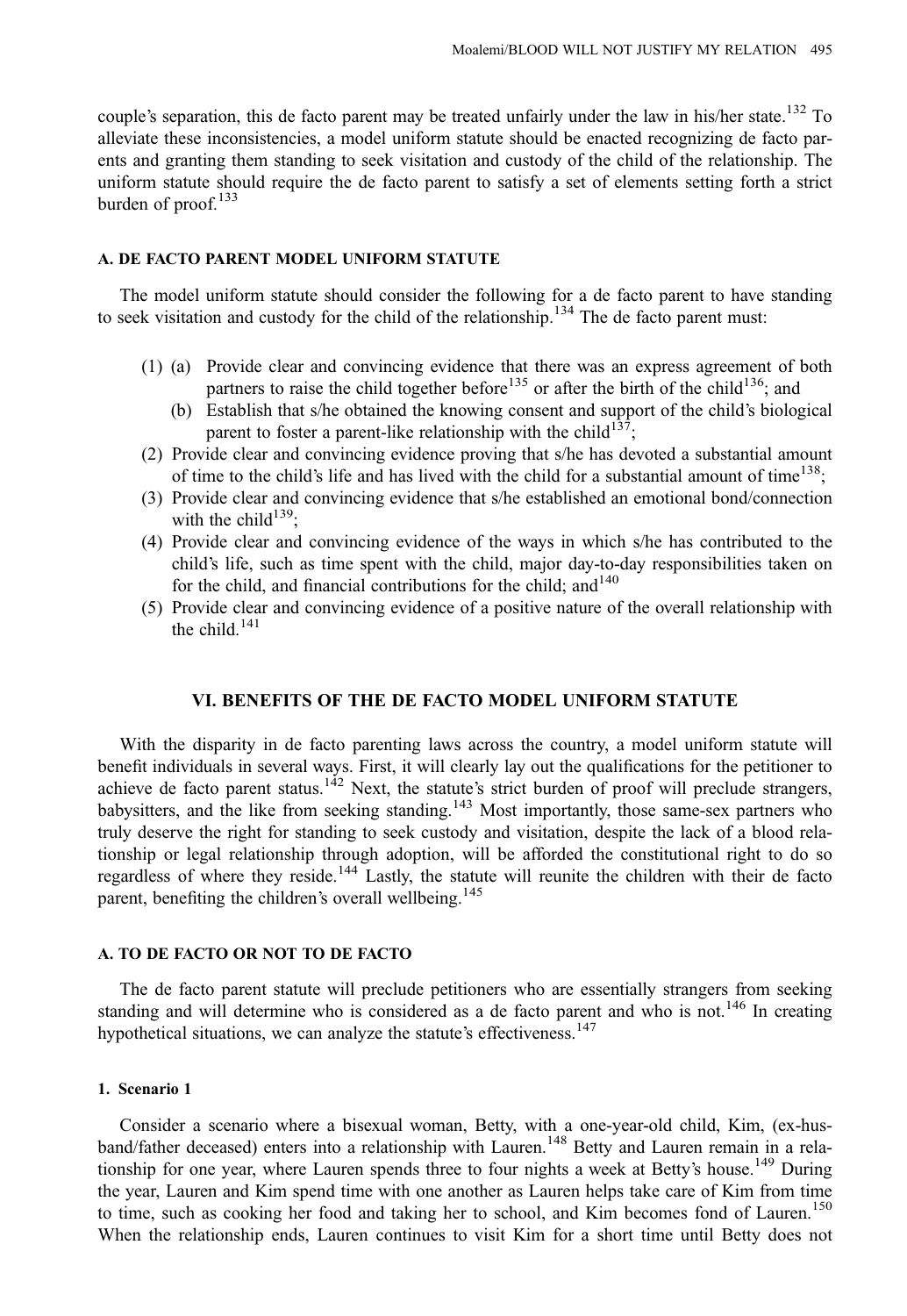allow Lauren to see Kim anymore.<sup>151</sup> Betty then rekindles her relationship with former ex-girlfriend, Sam.<sup>152</sup> After six months with Sam, Betty and Sam agree that they will raise Kim together and even discuss adoption options.<sup>153</sup> Kim starts to grow attached to Sam and calls her "Mom" and Sam takes on major day-to-day responsibilities to raise Kim.<sup>154</sup> Lauren then petitions the court to obtain visitation rights and claims that she is Kim's de facto parent.<sup>155</sup>

In applying the proposed model uniform statute, Lauren would not have standing to seek visitation or custody as a de facto parent<sup>156</sup> because, even though Lauren took care of Kim and established a bond with her for one year,<sup>157</sup> there was no express pre-conception agreement nor was there an express agreement between Lauren and Betty that they would raise the child together.<sup>158</sup> However, in the event that Betty and Sam ever decide to end their relationship, and Sam never adopts Kim, Sam may have grounds to seek visitation and custody of Kim as her de facto parent because Sam's behavior toward Kim is likely to fulfill the factors in the model uniform statute.<sup>159</sup>

#### 2. Scenario 2

Consider a scenario where lesbian couple, Janice and Sasha,<sup>160</sup> who have been in a relationship for two years and lived together for the past eight months, decide to have a child.<sup>161</sup> Janice and Sasha jointly and expressly agree that Janice will be artificially inseminated and they will both raise the child together as parents.<sup>162</sup> During Janice's pregnancy, Sasha attends all doctor appointments with Janice and cares for her throughout the pregnancy.<sup>163</sup> When Janice gives birth to baby Stephen, Sasha and Janice raise him for the next two years together, living in the same home.<sup>164</sup> The couple shares all major responsibilities of taking care of Stephen and he calls both of his parents "Mama."<sup>165</sup> When Stephen cries, Sasha is usually the one who soothes him by giving him attention.<sup>166</sup>

Unfortunately, after two years the couple separates, and Sasha moves out of the house but continues to visit Stephen very often and even attends Mommy and Me classes with him.<sup>167</sup> After a year, Janice does not allow Sasha to visit Stephen anymore.<sup>168</sup> Sasha petitions for custody of Stephen, claiming that even though she never married Janice nor adopted the child because they lacked financial resources, she is his de facto parent because of all her involvement in his life.<sup>169</sup> In this situation, the couple lived in Tennessee, which does not recognize de facto parenting; thus Sasha would not have standing to seek custody of Stephen.<sup>170</sup> But if the proposed model statute were applied here, Sasha would most likely qualify as a de facto parent.<sup>171</sup>

# B. EMOTIONAL AND PSYCHOLOGICAL BENEFITS OF THE MODEL STAUTE

The proposed model uniform de facto parenting statute is essentially designed to give de facto parents the right to continue a relationship with their children which benefits the children emotionally and psychologically.<sup>172</sup> Studies demonstrate that children benefit in many ways from being raised by two parents, rather than being brought up by a single parent.<sup>173</sup> Children who are raised in "single-parent families typically have access to fewer economic or emotional resources than children in two-parent families."<sup>174</sup> Studies suggest that children who go through multiple changes in family structure "may be far worse developmentally than children raised in stable two-parent families."<sup>175</sup> Moreover, the overall well-being of children is affected negatively when they are raised by single parents.<sup>176</sup> Children who are exposed to divorce or divorce-like situations, which are emotional, "may have difficulties into adulthood that range from feelings of sadness and vulnerability, to problems with relationships with other adults, to more serious mental health issues."<sup>177</sup> Children raised by single parents are "more likely to be in poor physical health, have a higher rate of suicide and mental illness, and suffer more accidents and injuries than children in two-parent families."<sup>178</sup> Once parents separate, children begin to have educational problems and continue to deteriorate thereafter.<sup>179</sup> This is because the parents are more likely to invest "less in their development."<sup>180</sup>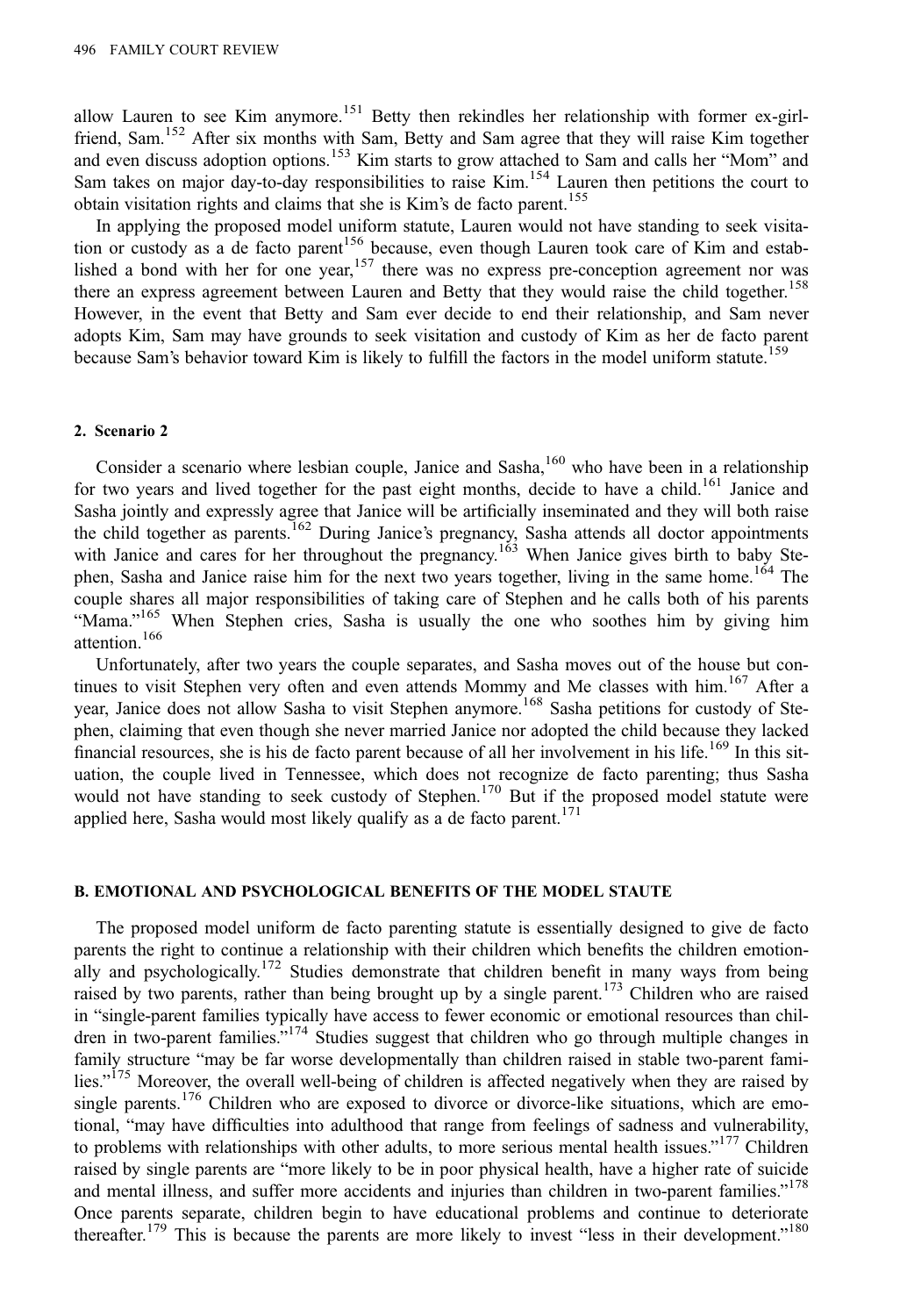Furthermore, the parent who does not live with the child is less likely to be involved with their education, which ultimately contributes to their educational downfall.<sup>181</sup>

# C. COMMON MISCONCEPTIONS OF LGBT PARENTING

When children are raised by same-sex parents, our society is quick to presume that LGBT parents negatively affect children, which is a common misconception.<sup>182</sup> In reality, children raised by same-sex parents are just as well adjusted as children raised by heterosexual parents.<sup>183</sup> Many studies have been conducted to analyze the developmental outcomes and eminence of relationships among gay and lesbian parents and their children.<sup>184</sup> One study performed in 2008 used nineteen studies to analyze the outcomes of children and parents and did so by focusing on six different factors.<sup>185</sup> Results indicated that same-sex parents were found to have better relationships with their children by far than heterosexual parents had with their children.<sup>186</sup> Moreover, the other five factors determined no significant difference in child gender-role development, gender identity, cognitive development, psychological adjustment, and children's sexual preferences between children raised by heterosexual parents and those raised by same-sex parents.<sup>187</sup>

An additional misconception about children being raised in LGBT relationships is that "[b]eing raised by gay parents will cause kids to be gay."<sup>188</sup> This is a fallacy because people do not choose who they are attracted to, so parents cannot ultimately dictate children's attractions.<sup>189</sup> Moreover, even though children learn about relationships and sexuality from "observing their parents and other couples in society," their own sexual orientation is not something that is learned or ultimately controlled by parents.<sup>190</sup> Finally, studies have shown that most people who identify themselves within the LGBT community were raised by heterosexual parents and "the large majority of children of gay parents grow up to be straight."<sup>191</sup>

# VII. COUNTERARGUMENTS AND RESPONSES

#### A. BLOOD ALWAYS RULES

States that oppose the idea of granting LGBT de facto parents standing will argue against the adoption of the model uniform statute on the basis that a nonbiological or non-adoptive parent is not considered to be a parent under most state laws and that the biological, blood-related parent should have full physical and legal custody and essentially have all the power to make all decisions related to their child.<sup>192</sup> Furthermore, this argument extends to include that the common-law doctrine of in loco parentis "did not independently grant standing to seek visitation against the wishes of a fit legal parent."<sup>193</sup> This argument further declines to grant standing by means of the psychological-parent doctrine or to recognize the abundant amount of cases in the past where the LGBT de facto parent has behaved as a parent in fact by caring for the child emotionally and financially, bonding with the child, living with the child, spending time with the child, having a genuine desire to remain in the child's life as a parent, and the fact that there was an agreement between the parties to raise the child together.<sup>194</sup> The proposed model uniform statute is not designed to infringe upon the biological parent's rights over his or her child or to give the de facto parent excessive rights but rather to allow for the de facto parents to have the equal rights, when deserving, that they are entitled to.<sup>195</sup> Moreover, the test that the statute proposes ultimately sets a high bar for establishing the status of a de facto parent, which cannot be achieved without knowing participation by the biological parent.<sup>196</sup>

# B. FREE FOR ALL

An additional argument that opposing states may have is that the proposed model uniform statute may infringe upon the rights of a biological parent to make decisions on how their children will be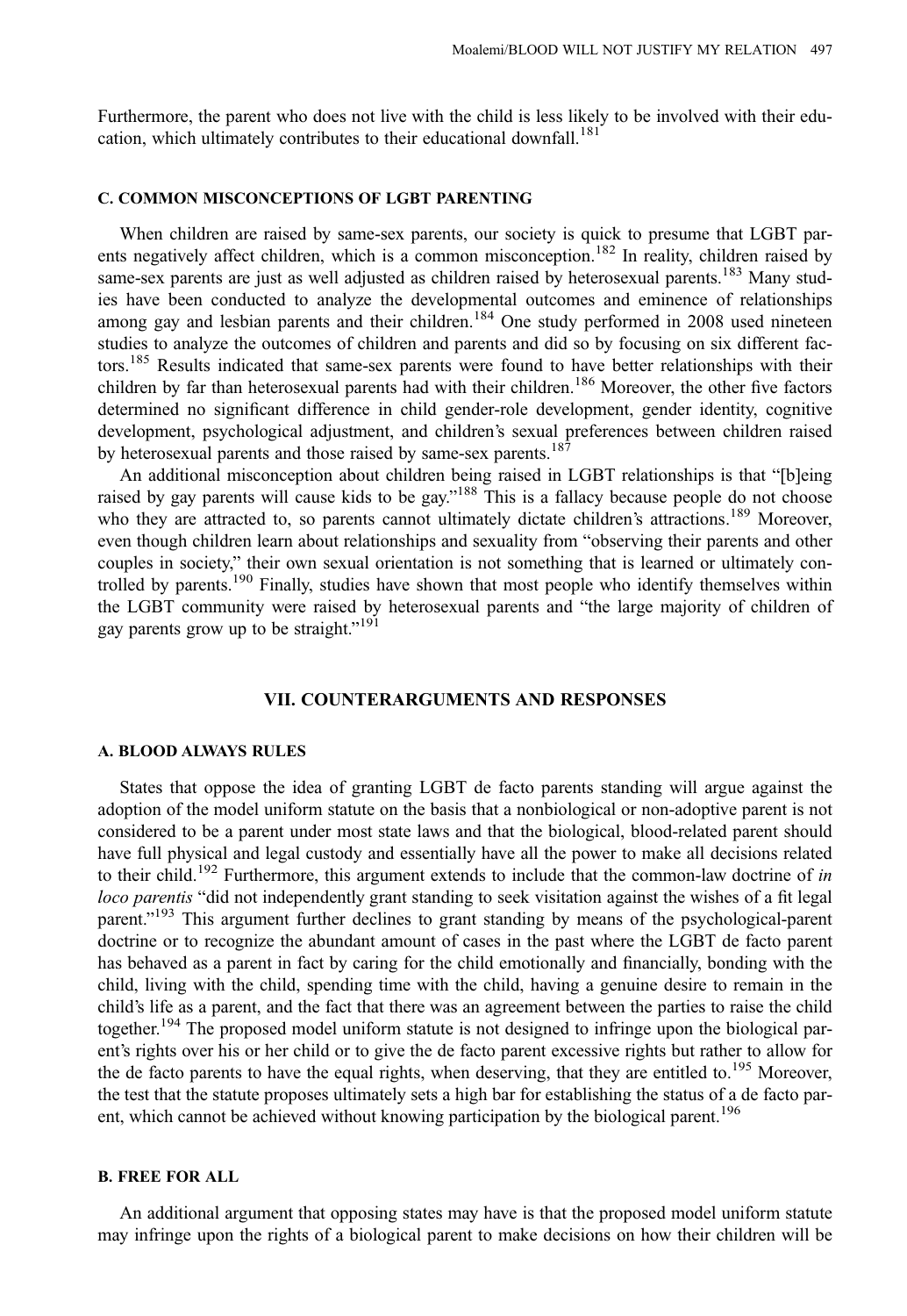raised and who will have permission to participate in their lives, which makes reference to strangers.<sup>197</sup> Moreover, the states against de facto parenting will argue that anyone may claim that they are a de facto parent and bring an action to seek visitation and custody.<sup>198</sup>

While this is a valid argument, the proposed factors set out in the model uniform statue preclude strangers from seeking standing such as neighbors, babysitters, nannies, au pairs, relatives, and family friends through a satisfaction of a strict burden of proof.<sup>199</sup>

# VIII. CONCLUSION

It has become evident that the rise of nontraditional families has become a confusing challenge for the states to decipher, leaving LGBT families blindsided by the law.<sup>200</sup> In fact, blood does not always justify relation. Moreover, in the event that a custody dispute arises, states have unfortunately been inconsistent in recognizing de facto parents and in granting them standing.<sup>201</sup> But given the fact that states protect heterosexual parents across the country, it would only be fair to provide consistent protections for all parents, which include same-sex parents of the LGBT community. To alleviate this discrepancy, all fifty states should recognize de facto parents by adopting a model uniform statue.<sup>202</sup> The model uniform statute will grant nonbiological/de facto parents standing to petition for custody and visitation.<sup>203</sup> Furthermore, the statute is uniquely designed to guide states in determining what constitutes a de facto parent by assessing five factors, eliminating confusion across the country.<sup>204</sup> Additionally, the proposed factors set a strict burden of proof to preclude strangers from seeking standing.<sup>205</sup> The adoption of this statute will promote equal rights for all parents across the country, whether LGBT or heterosexual.<sup>206</sup> Finally, children can continue their relationship with their de facto parent, which contributes to their overall well-being.<sup>207</sup>

 $\sim$ In memory of Professor J. Herbie DiFonzo for his invaluable help, knowledge, and inspiration throughout writing this Note $\sim$ 

#### NOTES

1. Brooke S.B. v. Elizabeth A.C.C., 61 N.E.3d 488 (2016).

2. Id.

3. Id. at 491.

- 4. Id. at 490.
- 5. Id.

6. Id.

7. Id. 8. Id.

9. Id.

10. For the purposes of this Note, the story of Brooke and Elizabeth has been enhanced in the introduction.

11. Brooke S.B., 61 N.E.3d 491 ("Under Domestic Relations Law § 70 as interpreted in Alison D. because, in the absence of a biological or adoptive connection to the child, petitioner was not a 'parent' within the meaning of the statute.").

12. Id.

13. Id. (explaining that Brooke was there for Elizabeth as her partner, from "prenatal doctor's appointments" to "the emergency room where she had a complication during the pregnancy").

14. Id.

15. Id.

- 16. Id.
- 17. Id.
- 18. Id.
- 19. Id.
- 20. Id.
- 21. Id.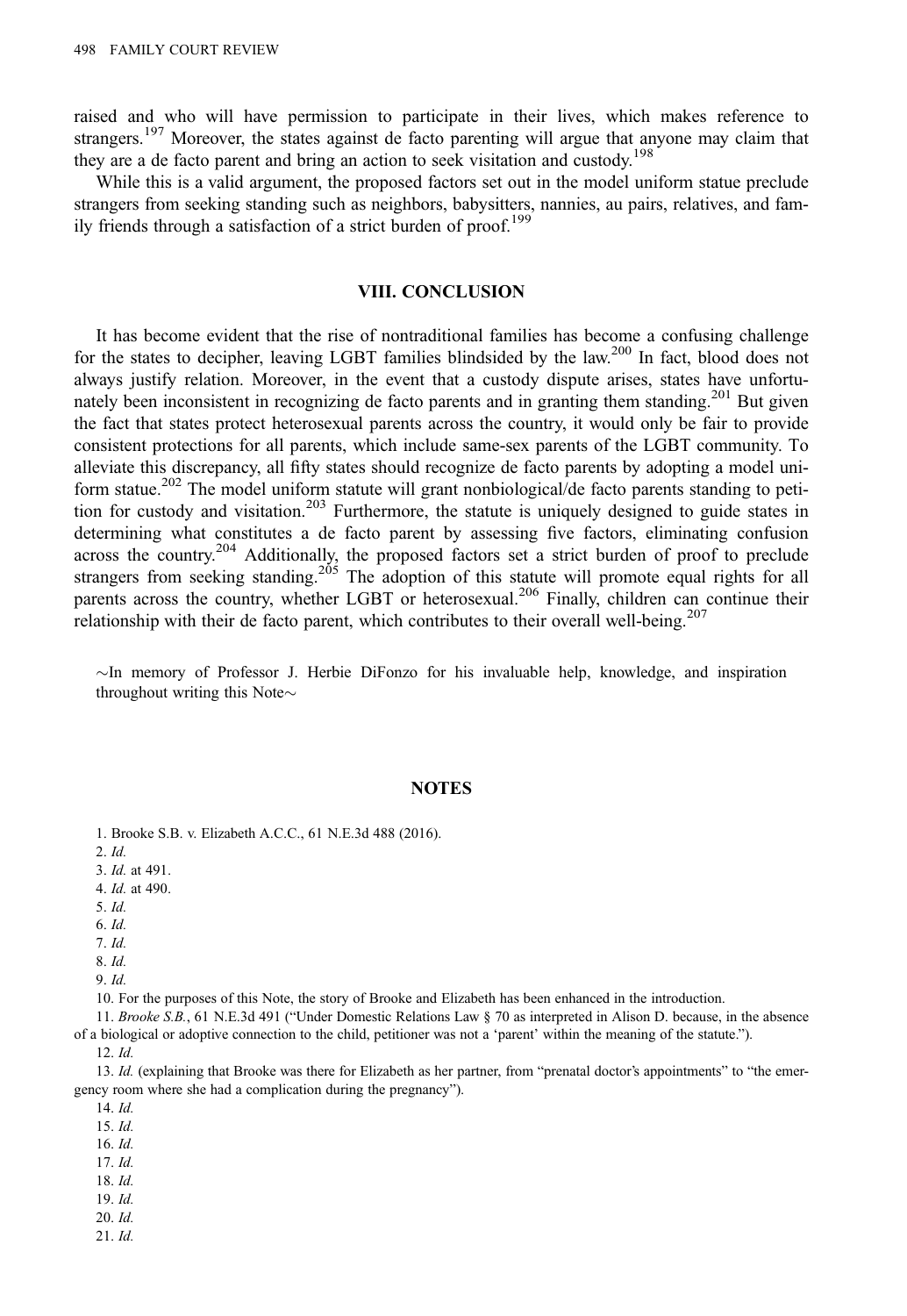```
22. Id.
```
23. Id.

24. Id.

25. Id.

26. Id.

27. N.Y. DOM. REL. L. § 70 (a) (West 2018) ("Where a minor child is residing within this state, either parent may apply to the supreme court for a writ of habeas corpus to have such minor child brought before such court; and on the return thereof, the court, on due consideration, may award the natural guardianship, charge and custody of such child to either parent for such time.").

28. Brooke S.B., 61 N.E.3d 491 (explaining the case was appealed but, yet again, Brooke's argument was rejected where the appellate division affirmed).

29. Id.

30. Id.

31. Id.

32. Id. at 501 ("We conclude that a person who is not a biological or adoptive parent may obtain standing to petition for custody or visitation under Domestic Relations Law § 70 (a)…").

33. Id.

34. Id. at 491 ("We simply conclude where a petitioner proves by clear and convincing evidence that he or she has agreed with the biological parent of the child to conceive and raise the child as co-parents, the petitioner has presented sufficient evidence to achieve standing to seek custody and visitation of the child. Whether a partner without such an agreement can establish standing and if so, what factors a petitioner must establish to achieve standing based on equitable estoppel is a matter left for another day, upon a different record.").

35. Id.

36. Id.

37. See infra note 44.

38. De Facto Parent Information (JV-295), ADVOKIDS, [http://www.advokids.org/legal-tools/information-for-caregivers/de](http://www.advokids.org/legal-tools/information-for-caregivers/de-facto-parent-information-jv-295-to-297)[facto-parent-information-jv-295-to-297](http://www.advokids.org/legal-tools/information-for-caregivers/de-facto-parent-information-jv-295-to-297) (last visited Sept. 20, 2016) (a de facto parent is a nonbiological person that established an emotional relationship with the child for several years and took on major responsibilities for the child, "fulfilling both the child's physical and psychological need for care and affection," behaving as a parent in fact).

39. Obergefell v. Hodges, 135 S. Ct. 2584 (2015) ("Under the Due Process and Equal Protection Clauses of the Fourteenth Amendment, same-sex couples have a fundamental right to marry.").

40. Daphne Lofquist, Same-Sex Couple Households, American Community Survey Briefs, U.S. CENSUS BUREAU (Sept. 2011),<https://www.census.gov/prod/2011pubs/acsbr10-03.pdf>.

41. Id.

42. Id.

43. Id. at 2.

44. These couples are referred to later in my Note. Alison D. v. Virginia M., 572 N.E.2d 27 (N.Y. 1991); Titchenal v. Dexter, 693 A.2d 682 (Vt. 1997); Holtzman v. Knott, 533 N.W.2d 419 (Wis. 1995); E.N.O. v. L.M.M., 711 N.E.2d 886 (Mass. 1999); Jones v. Barlow, 154 P.3d 808 (Utah 2007).

45. Standing is, "a right of people to challenge the conduct of another person in a court." What is Standing?, BLACK's LAW DICTIONARY,<https://thelawdictionary.org/standing/> (last visited Sept. 20, 2016).

46. See supra note 44.

47. See supra note 36.

48. De Facto Parenting Statutes, FAM. EQUALITY COUNCIL (2017), [https://www.familyequality.org/get\\_informed/resources/](https://www.familyequality.org/get_informed/resources/equality_maps/de_facto_parenting_statutes/) [equality\\_maps/de\\_facto\\_parenting\\_statutes/](https://www.familyequality.org/get_informed/resources/equality_maps/de_facto_parenting_statutes/) (the states recognizing de facto parenting today are: Massachusetts, Delaware, Maryland, Kansas, Oklahoma, and New Mexico).

49. Id. (the twenty-four states include Montana, Oregon, California, Arizona, Texas, Washington, Nevada, Colorado, Nebraska, Minnesota, Arkansas, Wisconsin, Mississippi, North Carolina, South Carolina, Indiana, Ohio, Kentucky, West Virginia, Pennsylvania, Maine, Rhode Island, Connecticut, and New Jersey).

50. Id.

51. Id. (the fourteen states include Idaho, Wyoming, North Dakota, South Dakota, Missouri, Louisiana, Alabama, Georgia, Florida, Virginia, Hawaii, Alaska, New York, and New Hampshire).

52. Id. (the six states that do not recognize de facto parenting are Vermont, Michigan, Tennessee, Illinois, Iowa, and Utah).

53. Id.

54. Parental Rights, Constitutional Right to Be a Parent, MKG4583 (July 28, 2010, 7:32 PM), [https://mkg4583.](https://mkg4583.wordpress.com/2010/07/28/constitutional-right-to-be-a-parent/) [wordpress.com/2010/07/28/constitutional-right-to-be-a-parent/](https://mkg4583.wordpress.com/2010/07/28/constitutional-right-to-be-a-parent/) ("The parent-child relationship is a liberty interest protected by the Due Process Clause of the 14th Amendment. … A parent's right to the custody of his or her children is an element of 'liberty' guaranteed by the 5th Amendment and the 14th Amendment of the United States Constitution.").

55. Joanna L. Grossman, Midcourse Correction: Maryland Court Endorses De Facto Parentage Doctrine, VERDICT (Aug. 2, 2016),<https://verdict.justia.com/2016/08/02/midcourse-correction-maryland-court-endorses-de-facto-parentage-doctrine>.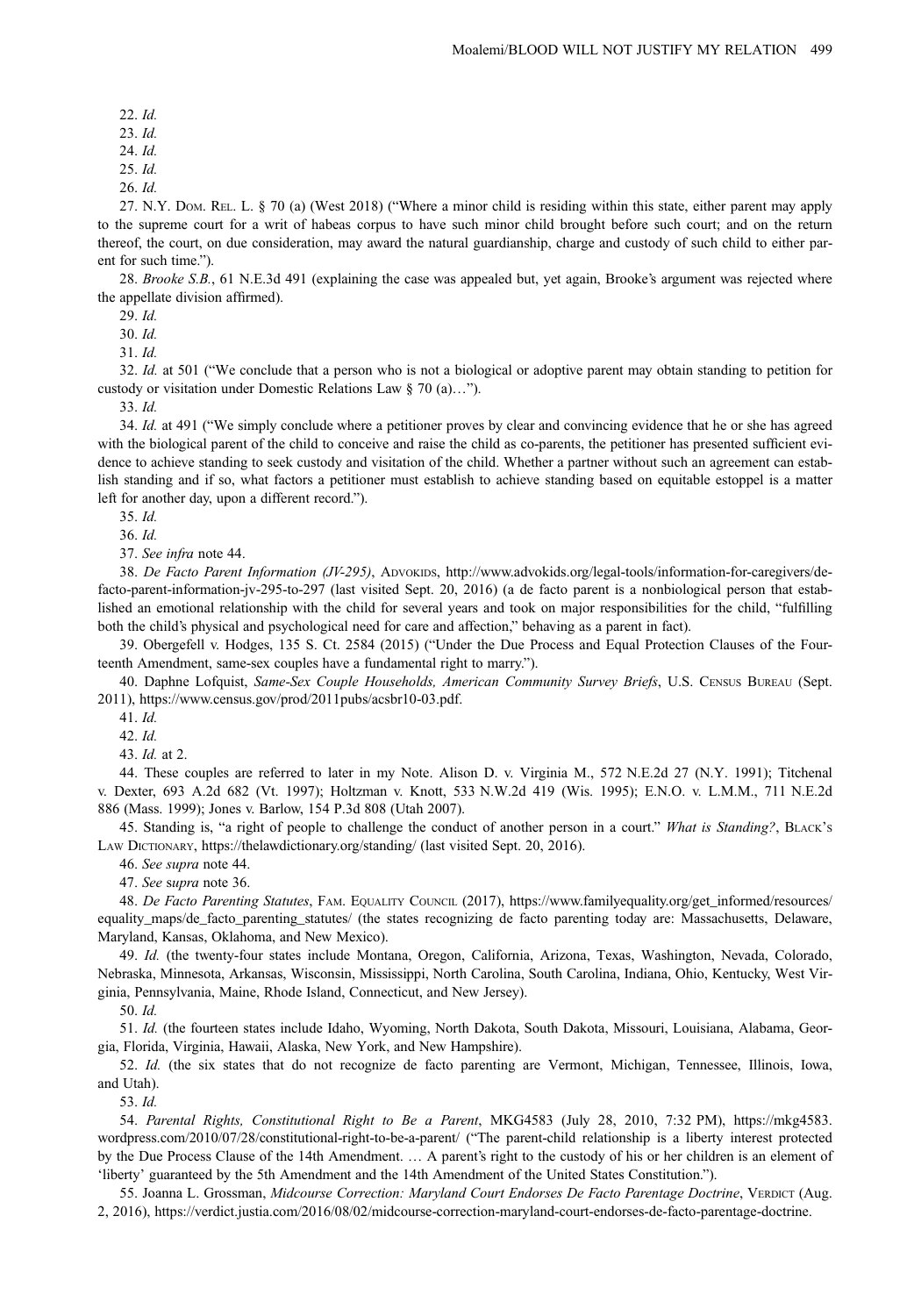56. For the purposes of this Note, I will be focusing on the states of New York, Wisconsin, Massachusetts, Utah, the District of Columiba, Delaware, and Maryland.

57. Christina Spiezia, In the Courts: State Views on the Psychological-Parent and De Facto-Parent Doctrines, 33 CHILD. LEGAL RTS J. 402, 404 (2013).

58. Alison and Virginia began their relationship in 1977 and moved in together in 1978. In 1980, "they decided to have a child and agreed that respondent would be artificially inseminated. Together, they planned for the conception and birth of the child and agreed to share jointly all rights and responsibilities of child-rearing." Alison D. v. Virginia M., 77 N.Y.2d 651, 655 (1991).

59. Id. at 655.

60. Id.

61. Alison contributed to "all birthing expenses" and after their son was born, for two years Alison and Virginia financially supported and "jointly cared for and made decisions regarding the child." Id.

62. Id.

63. Alison and Virginia jointly owned the home. Id.

64. Id.

65. Id.

66. Alison and Virginia created a "visitation schedule" and Alison continued to see her son a few times a week. Alison continued to pay "major household expenses" and mortgage payments. Alison visited the child until 1986, "at which time respondent bought out petitioner's interest in the house and then began to restrict petitioner's visitation with the child. In 1987 petitioner moved to Ireland to pursue career opportunities, but continued her attempts to communicate with the child." Virginia then ended all contact between Alison and their son. Id.

67. Id.

68. Alison brought the case to the supreme court seeking visitation pursuant to Domestic Relations Law § 70 where the "[c]ourt dismissed the proceeding concluding that petitioner is not a parent under Domestic Relations Law § 70 and, given the concession that respondent is a fit parent, petitioner is not entitled to seek visitation pursuant to section 70. The Appellate Division affirmed." Id. at 656.

69. Alison claims that she was not the child's parent because she is not biologically related to him nor did she adopt him, but she "claims to have acted as a 'de facto' parent or that she should be viewed as a parent 'by estoppel.'" Moreover, she has standing. The court rejected this argument because Virginia who is the biological parent was a fit mother who has the "right to the care and custody of their child, even in situations where the nonparent has exercised some control over the child with the parents' consent." Allowing third parties to have standing would "impair" the parents' rights to control to custody over their child and the right to decide what the best interests of the child are. Id. at 656–57.

70. In Titchenal v. Dexter, the defendant had adopted a child but her partner did not do so and later when they split up, the plaintiff was not recognized as a de facto parent even though she was involved in the child's life. The Supreme Court of Vermont affirmed the trial court's decision, explaining that "absent statutory authority extending the family court's jurisdiction to adjudicate third-party visitation requests… legal parents retain the right to determine whether third-party visitation is in their children's best interest." Titchenal v. Dexter, 166 Vt. 373, 376 (Vt. 1997).

71. Alison D., 77 N.Y.2d 651; Matter of Brooke S.B. v. Elizabeth A.C.C., 28 N.Y.3d 1 (2016).

72. Matter of Brooke S.B., 28 N.Y.3d at 1.

73. Elizabeth had previously obtained an order requiring that Brooke pay child support in which she alleged that Brooke was the parent to the child. This estopped Elizabeth from "arguing that petitioner was not a parent for purposes of visitation." Id.

74. Brooke argued for endorsement of the psychological-doctrine found in Holtzman v. Knott (In re H.S.H-K), 193 Wis. 2d 649 (Wis. 1995), later adopted in the State of Maryland in Conover v. Conover, 141 A.3d 31 (Md. 2016).

75. The court stated that "they reject the premise that we must now declare that one test would be appropriate for all situations, or that the proffered tests are the only options that should be considered." Matter of Brooke S.B., 28 N.Y.3d at 10.

76. Alison D. v. Virginia M., 77 N.Y.2d 651, 655 (1991); Holtzman v. Knott (In re H.S.H-K), 193 Wis. 2d 649, 659 (Wis. 1995).

77. Holtzman and Knott were in a relationship for over ten years. They met in 1983 and began to live together eight months later in a home they both purchased in Boston. In 1984 they had a private ceremony where they celebrated their commitment to each other by exchanging vows and rings. They then decided to start a family together. Holtzman, 193 Wis. 2d at 659.

78. Id.

79. During the marriage, the parities attended doctor visits and took childbirth classes together before the child was born in 1988. Holtzman was there for the birth of the child and took off work to help Knott with the child. Id. at 660.

80. The parties selected the name for the child together using both of their names. From 1998 until 1993 Holtzman provided "primary financial support" and they shared the primary responsibilities. The family went on outings and celebrated holidays together. Holtzman "devoted herself" to the child. Id.

81. Id.

82. In 1993, Knott moved out of the house with their child. Holtzman attempted to spend time with the child as much as Knott would allow. In 1993, Knott obtained a restraining order against Holtzman and at a hearing Knott dismissed the petition and Holtzman agreed to end all contact with her and the child. Id. at 661.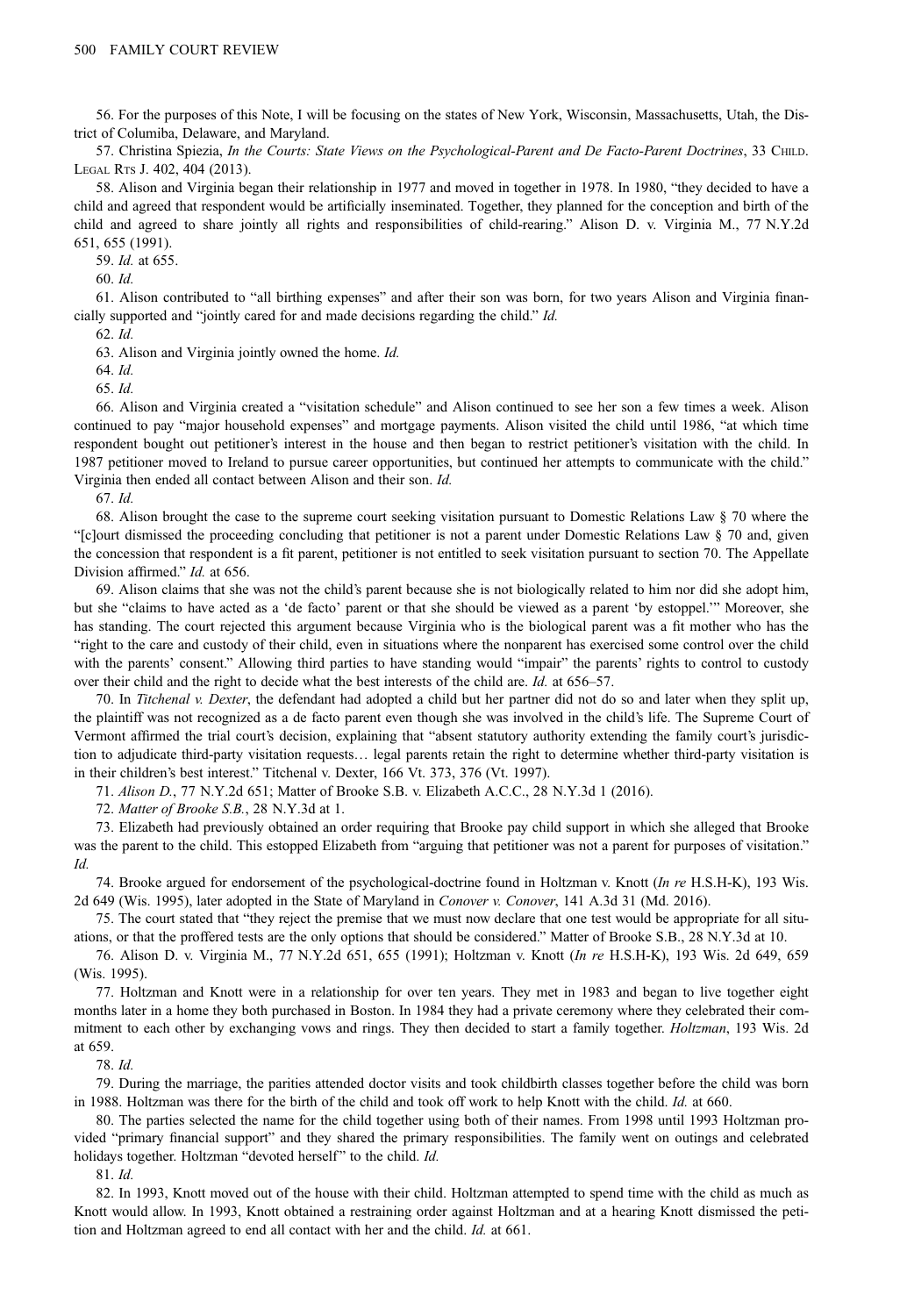83. Id. 84. Id. 85. Id. at 683. 86. Id. at 658. 87. Id.

88. "(1) that the biological or adoptive parent consented to, and fostered, the petitioner's formation and establishment of a parent-like relationship with the child; (2) that the petitioner and the child lived together in the same household; (3) that the petitioner assumed obligations of parenthood by taking significant responsibility for the child's care, education and development, including contributing towards the child's support, without expectation of financial compensation; and (4) that the petitioner has been in a parental role for a length of time sufficient to have established with the child a bonded, dependent relationship parental in nature." Id. at 694–95.

89. Id. at 699.

90. E.N.O. v. L.M.M., 711 N.E.2d 886 (Mass. 1999).

91. Id. at 889.

92. Id. at 888.

93. Even before the defendant was artificially inseminated, both parties "attended workshops to learn about artificial insemination and parenting issues" and plaintiff was engaged in all medical aspects of the process. In 1995 when defendant gave birth, plaintiff cut the umbilical cord and stayed with plaintiff overnight. The hospital treated plaintiff like a parent and both parties were named as parents when the child was given a last name consisting of both of their last names. Id. at 888–89.

94. The contract also planned for separation and expressed that plaintiff would "retain her parental status" even if they separated. *Id.* at 889.

95. Id.

96. Id.

97. Temporary visitation was vacated on appeal. Id.

98. Plaintiff petitioned for visitation pursuant to Mass. Gen. Law Ch. 211, § 3. Id. at 888.

99. "The court held that plaintiff acted, in all respects, as a de facto parent, and participated in the birthing process, choosing the child's last name, signing a co-parenting agreement, providing financial support, and caring for the child." Id.

100. The standard referred to is the "best interests of the child" standard. Id. at 890.

 $101$   $Id$ 

102. In this case, the judge stressed the role of the plaintiff as a parent to the child and considered the "nontraditional family." Id. at 891.

 $103 \,$  *Id.* 

104. Jones v. Barlow, 154 P.3d 808 (Utah 2007).

105. Id. at 810.

106. In 2000, when the parties decided that Barlow would be artificially inseminated, they also planned that Jones would bear the next child later. They both selected a sperm donor to start the process. Id.

107. When Barlow gave birth to a girl, both cared for the child during the first two years of her life and in 2002 the couple obtained an order granting Barlow and Jones co-guardians hip of their daughter. Id.

108. Barlow also sought to remove Jones as the child's guardian and the district court granted the petition. Id.

109. Jones claimed that she was "claiming that she had standing under the common-law doctrine of in loco parentis." Id. 110. The district court held that Jones was "in loco parentis" and ordered her to pay child support, as well, then Barlow appealed. Id. at 811.

111. The supreme court held that the common-law doctrine of in loco parentis "did not independently grant standing to seek visitation against the wishes of a fit legal parent" and declined grant standing by means of the psychological-parent doctrine or to recognize Jones as a de facto parent. Id. at 810.

112. D.C. CODE § 16-831.01 (2001).

113. Jones v. Barlow, 154 P.3d 808 (Utah 2007).

114. D.C. CODE §§ 16-831.01(3) – (4) (2001).

115. Id. §16-831.01(1).

116. The individual must have "[l]ived with the child in the same household at the time of the child's birth or adoption by the child's parent." *Id.* §16-831.01(1)(A).

117. The individual must have "[l]ived with the child in the same household for at least 10 of the 12 months immediately preceding the filing of the complaint…[and] [h]as formed a strong emotional bond with the child with the encouragement and intent of the child's parent that a parent-child relationship..." Id.  $$16-831.01(1)(B)$ .

118. For both situations, the individual must have "taken on full and permanent responsibilities as the child's parent; and Has held himself or herself out as the child's parent with the agreement of the child's parent..." Id. §16-831.01(1)(A)-(B).

119. In 2009, the State of Delaware passed a statute granting de facto parents standing. The Family Court must establish three factors, that the individual, "(1) Has had the support and consent of the child's parent or parents who fostered the formation and establishment of a parent-like relationship between the child and the de facto parent; (2) Has exercised parental responsibility for the child … and (3) Has acted in a parental role for a length of time sufficient to have established a bonded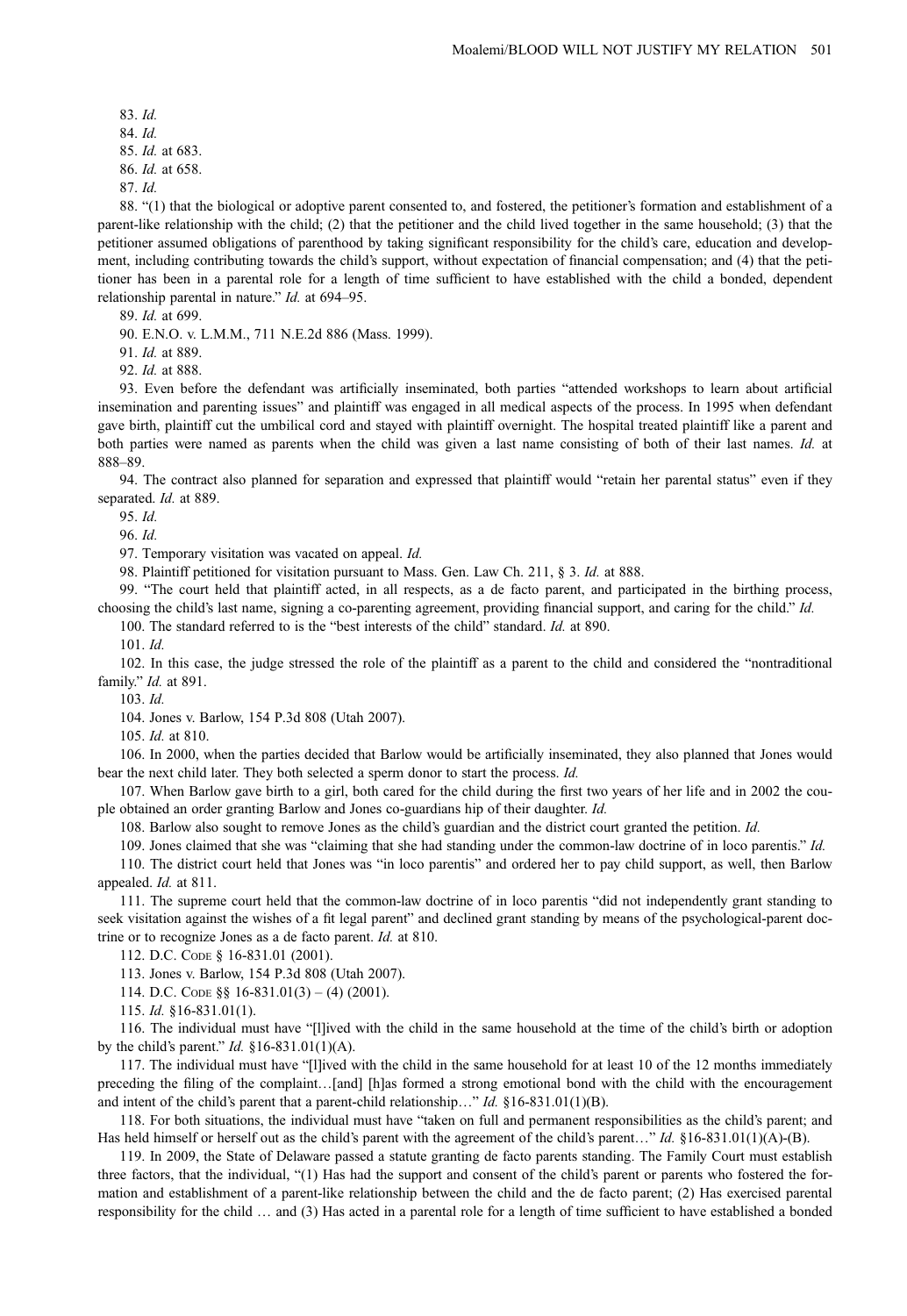and dependent relationship with the child that is parental in nature." 77 DEL. LAWS c. 97  $\S$ §1–3 (2009); 13 DEL. CODE ANN. tit. 13, §8-201 (2006).

120. When a LGBT parent elects not to adopt the child of the relationship, the parent then takes the legal risk of losing their child. The child is cut off from someone who cared for them as a parent. Jennifer Chrisler et al., Securing Legal Ties for Children Living in LGBT Families Lack of Recognition Puts Kids' Well-Being at Risk, CTR. AM. PROGRESS (July 17, 2012, 9:00 AM), [https://www.americanprogress.org/issues/lgbt/news/2012/07/17/11855/securing-legal-ties-for-children-living-in](https://www.americanprogress.org/issues/lgbt/news/2012/07/17/11855/securing-legal-ties-for-children-living-in-lgbt-families/)[lgbt-families/.](https://www.americanprogress.org/issues/lgbt/news/2012/07/17/11855/securing-legal-ties-for-children-living-in-lgbt-families/)

121. Measuring Same-Sex Couples, Sexual Orientation, and Gender Identity on Census Bureau and Federal Surveys, U.S. CENSUS BUREAU (Sept. 15, 2016), at 16, [https://www.census.gov/hhes/samesex/](https://www.census.gov/hhes/samesex/files/FinalPresentation.pdf)files/FinalPresentation.pdf.

122. "[G]ay couples were more likely to get married to combine incomes and resources; lesbians tended to use marriage as a stepping stool towards creating a family…. Having kids is especially expensive for gay men, who need to find an egg and a gestational carrier—a problem lesbian couples don't have." Tanya Basu, Gays and Lesbians Have Different Reasons to Get Married, Study Says, TIME (July 8, 2015),<http://time.com/3946541/same-sex-gay-lesbian-marriage/>.

123. Furthermore, fifteen states outright allow same-sex couples to petition for second-parent adoption. Utah prohibits unmarried couples from adopting altogether. Michigan, Mississippi, North Dakota, and Virginia allow state child welfare agencies to deny adoption in general, which allows same-sex couples to be denied. Texas and Nebraska ban same-sex couples from fostering altogether, despite the U.S. Supreme Court decision in Obergefell v. Hodges. Joint Adoption Laws, FAM. EQUALITY COUNCIL, [http://www.familyequality.org/get\\_](http://www.familyequality.org/get_)informed/equality\_maps/joint\_adoption\_laws/ (last visited Mar. 19, 2018).

124. Id.

125. LGBT Adoption Facts, LIFELONG ADOPTIONS,<http://www.lifelongadoptions.com/lgbt-adoption/lgbt-adoption-facts> (last visited Mar. 19, 2018).

126. Id.

127. Id.

128. Id.

129. Id.

130. "Of the 594,000 same-sex couple households in the United States, 115,000 have children." LGBT Adoption Statistics, LIFELONG ADOPTIONS,<https://www.lifelongadoptions.com/lgbt-adoption/lgbt-adoption-statistics> (last visited Mar. 19, 2018).

131. Alison D. v. Virginia M., 77 N.Y.2d 651 (1991); Titchenal v. Dexter, 166 Vt. 373, 376 (Vt. 1997); Holtzman v. Knott (In re H.S.H-K), 193 Wis. 2d 649 (Wis. 1995); E.N.O. v. L.M.M., 711 N.E.2d 886 (Mass. 1999); Jones v. Barlow, 154 P.3d 808 (Utah 2007). D.C. CODE §16-831.01 (2001); 77 DEL. LAWS c. 97 §§1–3 (2009); 13 DEL. CODE ANN. tit. 13, §8-201 (2006).

132. De facto parents are treated unfairly by law because they do not have standing to seek custody or visitation. *Joint* Adoption Laws, supra note 123.

133. See model uniform statute infra section V.A.

134. The model uniform statute is a proposal for the purposes of this Note.

135. The proposed factor of a preconception agreement is adopted from the standard established in the New York Court of Appeals case that states: "where a petitioner proves by clear and convincing evidence that he or she has agreed with the biological parent of the child to conceive and raise the child as co-parents, the petitioner has presented sufficient evidence to achieve standing to seek custody and visitation of the child." Matter of Brooke S.B. v Elizabeth A.C.C., 28 N.Y.3d 1, 28 (2016). D.C. CODE §16-831.01(1)(A)-(B) also addresses the preconception agreement, which requires the de fact parent to hold "himself or herself out as the child's parent with the agreement of the child's parent..." See supra note 104.

136. The proposed model uniform statute deems agreements to raise a child together after birth valid because there may be situations where a partner provides evidence that satisfies all other elements of the statute except for a preconception agreement. See supra note 103; see also hypothetical infra note 148.

137. The proposed factor of establishing a parent-like relationship is adopted from the four-factor test established in Holtzman v. Knott. See supra note 75.

138. This proposed factor is adopted from elements two and four in *Holtzman v. Knott* and is also adopted from D.C. CODE § 16-831.01(1), which addresses the requirement that the de facto parent must have lived with the child for a certain period whether they were present when the child was born of afterwards. Holtzman v. Knott (In re H.S.H-K), 193 Wis. 2d 649 (Wis. 1995); see supra notes 102 & 103.

139. This proposed factor is adopted from the fourth element of four-factor test established in *Holtzman v. Knott* and later adopted in Maryland, which provides that the de facto must show that they have a "bonded, dependent relationship parental in nature" with the child. Holtzman v. Knott (In re H.S.H-K), 193 Wis. 2d 649 (Wis. 1995); Conover v. Conover, 141 A.3d 31 (Md. 2016).

140. Providing evidence that the de facto parent took on major responsibilities for the child is required in the tests and statutes set out in Wisconsin, Delaware, and the District of Columbia. *Holtzman*, 193 Wis. 2d 649; D.C. CODE § 16-831.01 (1)(A)-(B); DEL. LAWS c. 97 §§ 1–3 (2009); 13 DEL. CODE ANN. tit. 13, § 8-201 (2006).

141. Evidence of a positive nature of the overall relationship between the de facto parent and child should be required because this factor takes the child's interests into consideration along with the de facto parent's efforts. This factor is adopted from the story of Brooke and Elizabeth because after the couple split up, Brooke still had a continued "longstanding parental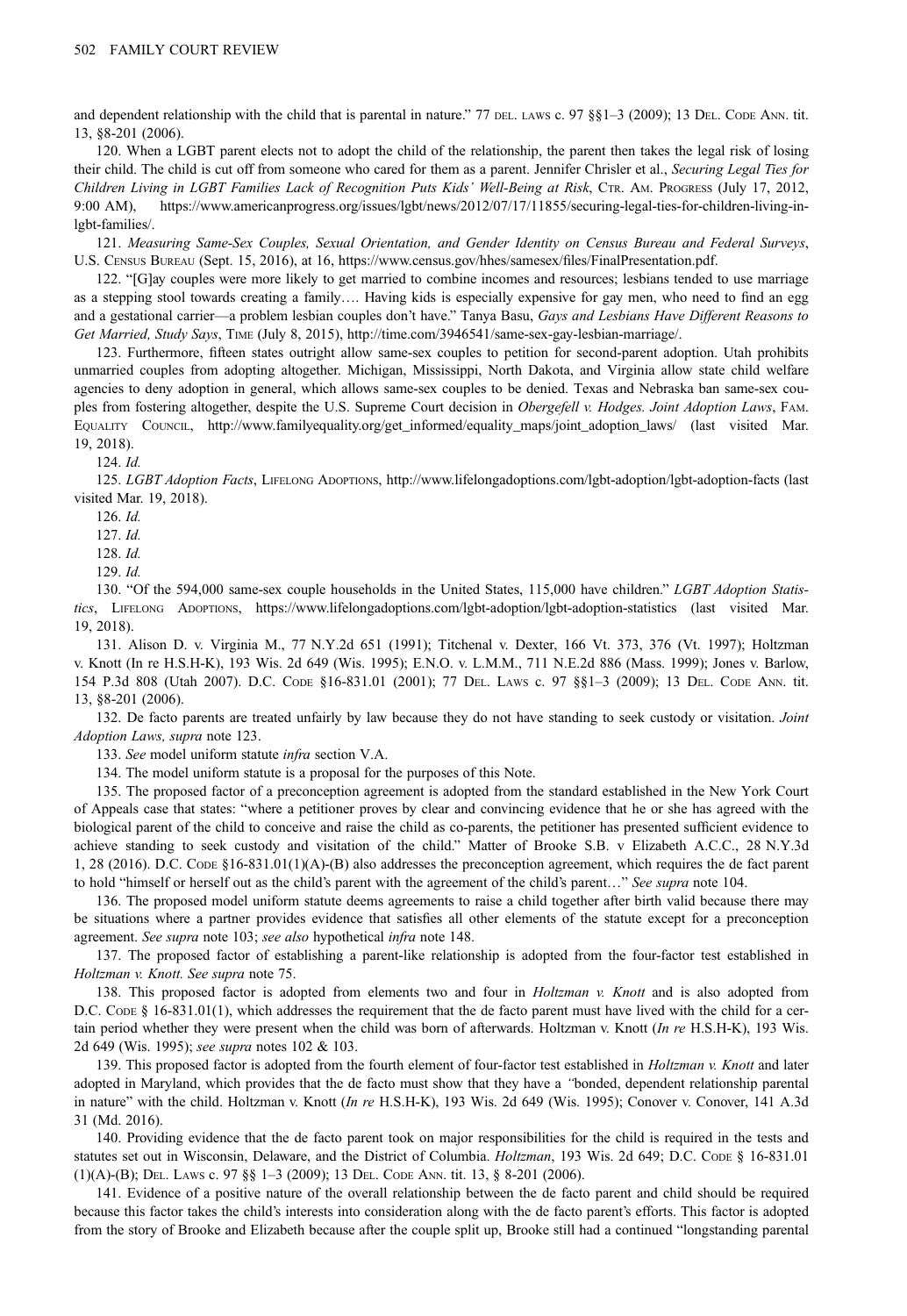relationship" with the child and made effort to spend time with the baby thereafter. Matter of Brooke S.B. v Elizabeth A.C.C., 28 N.Y.3d 1, 15 (2016).

142. See model uniform statute supra section V.A.

143. Precluding strangers from seeking standing is essential in creation of this statute because often "strangers" will claim they are de facto parents when they are not. The proposed five rigid factors of the statute work together to preclude strangers from seeking standing. See supra notes 121–126 and accompanying cases.

144. See states cited supra note 40–43; see also Parental Rights, supra note 54.

145. "[D]ivorce, particularly with often-attendant drops in income, parental involvement, and access to community resources, diminishes children's chances for wellbeing." Sara McLanahan & Gary Sandefur, Growing Up with a Single Parent. What Hurts, What Helps, ERIC (1994), [https://eric.ed.gov/?id=ed375224.](https://eric.ed.gov/?id=ed375224)

146. The proposed five rigid factors of the statute work together to preclude strangers from seeking standing. See supra notes 121–26 and accompanying cases.

147. The following hypotheticals were created to analyze the effectiveness of the proposed model uniform statute for the purposes of this Note.

148. This is a hypothetical scenario created for this Note. The scenario was inspired by the Connecticut case of Temple v. Meyer, where the boyfriend/plaintiff lived with the girlfriend/defendant for two years. They then separated and got back together and a month later the defendant found out that she was pregnant and told plaintiff it was his child even though she doubted it. When the child was born, the mother listed the boyfriend as the father, gave the child his last name, and he took care of the child for a year. When the couple separated, the mother began to live with Scott Barton; the plaintiff continued to visit the child and sought custody as well. The mother married Barton a year later and a blood test of the child revealed that the plaintiff was not the father, but he still sought visitation because he bonded with the child. The court ultimately held that Barton took over the "role of a psychological father," also known as de facto parent, because he achieved "a relational status to [the child] never achieved by [the plaintiff], that of step-father" and the child even called Barton "Papa." The court went on to point out that "[f]or two competing father figures to become a permanent reality in the child's life would appear to be well beyond the level of the child's comprehension at this time." Furthermore, the mother and Barton were looking forward to Barton's adoption of the child, which further proved his commitment as a father and the mother's consent. Temple v. Meyer, 544 A.2d 629 (Conn. 1988).

149. Id.

150. Id.

151. Id.

 $152 \text{ Id}$ 

153. Id.

154. Id.

155. Id.

156. Lauren's situation is similar to the plaintiff/boyfriend's situation in Temple v. Meyer, where he did not satisfy the "role of a psychological father" and it was not in the best interests of the child for the boyfriend to continue to remain in the child's life where the child has a father figure like Barton already. See supra note 133.

157. This may help satisfy elements two through four of the model uniform proposed statute because Lauren took care of Kim for a year, established a relationship with her, and any further evidence Lauren can provide in this respect. See the model uniform statute supra section V.A.

158. Lauren will fail to satisfy element one of the model uniform statute because there was no preconception agreement nor was there any agreement between Betty and Lauren that they would raise Kim together. See id.

159. If Sam ever petitions for custody as a de facto parent, she may have standing because her situation is analogous to Scott Barton's situation in Temple v. Meyer. See supra note 133. Furthermore, Sam, like Barton, established an emotional bond with Kim, took care of her, agreed with Lauren to raise her, and even had intentions to adopt the child, which will most likely satisfy all five proposed elements of the statute. This scenario further establishes the need to deem agreements to raise the child after birth to be valid because here Betty gave full consent to Sam and they expressly established that they would raise Kim together as a couple. See model uniform statute supra section V.A.

160. Tennessee is a state that does not recognize de facto parents. Joint Adoption Laws, supra note 123.

161. This is a hypothetical scenario created for this Note. The scenario was inspired by the Utah case of Jones v. Barlow. See supra notes 106–11. Unfortunately, the Utah Supreme Court reversed the lower-court decision, holding that the commonlaw doctrine of in loco parentis "did not independently grant standing to seek visitation against the wished if a fit legal parent" and declined grant standing by means of the psychological-parent doctrine or to recognize Jones as a de facto parent. Jones v. Barlow, 154 P.3d 808 (Utah 2007).

162. Jones, 154 P.3d 808.

163. Id.

164. Id.

165. Id.

166. Id.

167. Id.

168. Id.

169. Id.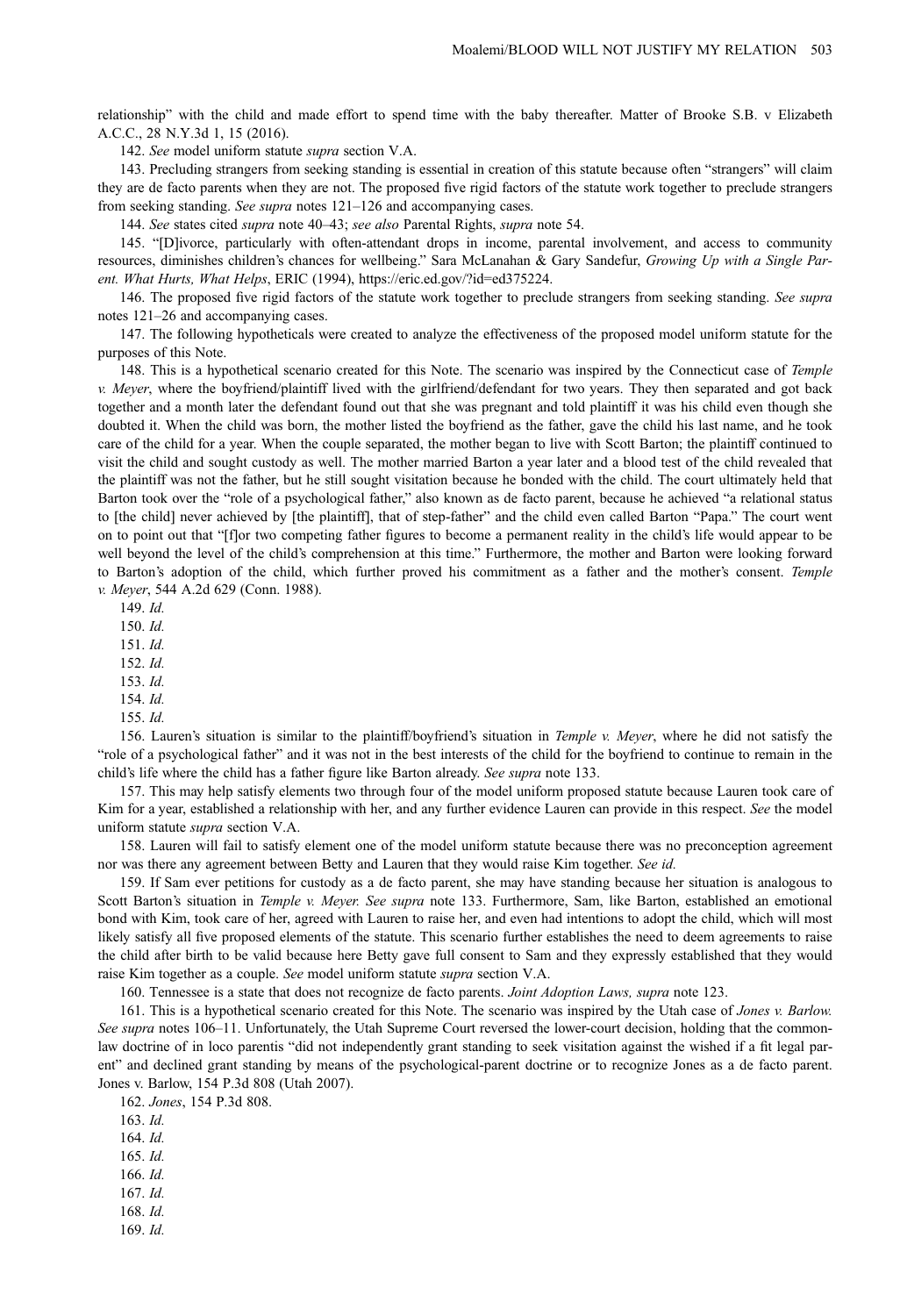170. Joint Adoption Laws, supra note 123.

171. In Scenario 2, Sasha and Janice had an express preconception agreement, which satisfies the first proposed factor one of the model uniform statute. Next, Sasha lived with baby Stephen for two years, which will most likely satisfy the second proposed factor, which requires her to devote a substantial amount of time to the child's life and to live with the child. Furthermore, Sasha will most likely be able to satisfy the third proposed factor, which requires an establishment of an emotional bond, because Stephen calls her "Mama," she is usually the one to soothe him when he is upset and crying, and she attent mommy-and-me classes with him after the couple separated. Moreover, Sasha will most likely be able to satisfy the fourth factor, which requires her to prove commitment to Stephen in respect to major day-to-day responsibilities, because she raised Stephen with Janice for two years and shared all responsibilities with her. Finally, Sasha will most likely satisfy the fifth proposed factor, which requires her to prove a positive overall relationship with Stephen, because based on the evidence she will likely provide from the previous four factors, the nature of her overall relationship with Stephen seems to be positive and loving hence giving her standing to seek custody and visitation as his de facto parent. See model uniform statute supra section V.A.

172. McLanahan & Sandefur, supra note 145.

173. Id.

174. For example, "[c]ompared with children in married-couple families, children raised in single-parent households are more likely to drop out of school, to have or cause a teen pregnancy and to experience a divorce in adulthood." Kids Count Data Center, Children In Single-Parent Families, NAT'L KIDS COUNT (2017), [http://www.aecf.org/m/resourcedoc/aecf](http://www.aecf.org/m/resourcedoc/aecf-the2016kidscountdatabook-2016.pdf)[the2016kidscountdatabook-2016.pdf](http://www.aecf.org/m/resourcedoc/aecf-the2016kidscountdatabook-2016.pdf).

175. Paula Fomby & Andrew J. Cherlin, Family Instability and Child Well-Being, Am. Sociol. REV. 181, 181-204 (2007). 176. The well-being of children raised with two parents is higher, "with respect to aggregate measures of emotional health, behavioral adjustment, economic well-being, and educational achievement." Rebecca L. Kourlis et al., *Iaals' Honor*ing Families Initiative: Courts and Communities Helping Families in Transition Arising from Separation or Divorce, 51 FAM. CT. REV. 351, 358 (2013).

177. Id. at 358.

178. ANDREW I. SCHEPARD, CHILDREN, COURTS, AND CUSTODY: INTERDISCIPLINARY MODELS FOR DIVORCING FAMILIES 37 (2004).

179. Id.

180. Id.

181. Id.

182. Debunking Myths about LGBT Parents, ADOPTIONS FROM THE HEART, [https://afth.org/debunking-myths-about-lgbt](https://afth.org/debunking-myths-about-lgbt-parents/)[parents/](https://afth.org/debunking-myths-about-lgbt-parents/) (last visited Mar. 19, 2018).

183. "Results revealed no significant differences between the 2 groups of children, who also compared favorably with the standardization samples for the instruments used. In addition, no significant differences were found between dyadic adjustment of lesbian and heterosexual couples. Only in the area of parenting did the 2 groups of couples differ; lesbian couples exhibited more parenting awareness skills than did heterosexual couples." David K. Flaks et al., Lesbians Choosing Motherhood: A Comparative Study of Lesbian and Heterosexual Parents and Their Children, 31 DEV. PSYCHOL. 105, 112 (1995).

184. Alicia Crowl et al., A Meta-Analysis of Developmental Outcomes for Children of Same-Sex and Heterosexual Parents, 4 J. GLBT FAM. STUDIES 385 (2008).

185. The six factors tested consisted of, "(a) parent and child relationship quality; (b) children's cognitive development; (c) children's gender role behavior; (d) children's gender identity; (e) children's sexual preference; and (f) children's social and emotional development." Id. at 390.

186. Id. at 396.

187. Id. at 396–98.

188. Debunking Myths about LGBT Parents, supra note 182.

189. Id.

190. Id.

 $191 \; Id$ 

192. "Custody refers to who has legal decision-making authority in the life of a child. The decision-making authority is usually in regard to major life issues such as religion, education, health and activities." Gary Direnfeld, What is Custody?, Interaction Consultants (2015),<http://www.yoursocialworker.com/s-articles/Custody.pdf>

193. Id.

194. See model uniform statute supra section V.A.

195. Id.

196. Id.

197. "[T]erms" like "de facto parent" and "equitable parent," "are not seeking to inject a stranger into the natural family." J. Herbie DiFonzo & Ruth C. Stern, Special Issue Family Court Review's Fiftieth Anniversary: Looking into the Future: Breaking the Mold and Picking Up the Pieces: Rights of Parenthood and Parentage in Nontraditional Families, 51 FAM. CT. REV. 104, 113 (2013).

198. Id.

199. See model uniform statute supra section V.A.